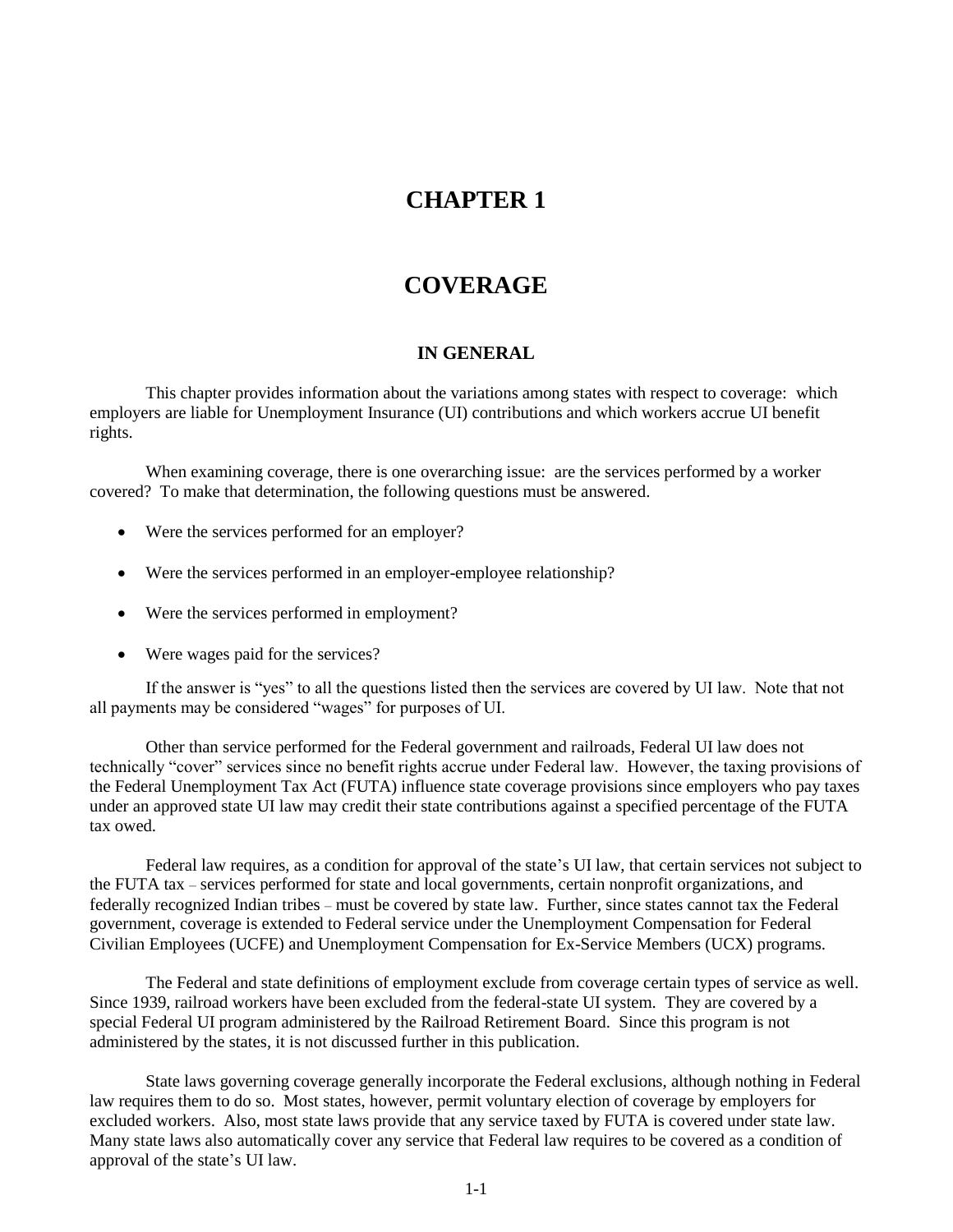#### **EMPLOYERS**

As mentioned previously, one of the basic factors in determining coverage is whether services are performed for employers. The coverage provisions of most state laws use the terms "employing unit" and "employer" to make the distinctions needed to address this issue. "Employing unit" is the more generic term. It applies to any one of several specified types of legal entities that has one or more individuals performing service for it within a state. An "employer" is an employing unit that meets the specific requirements of UI law. Hence, services provided to an employer are covered. As a result, an employer is subject to UI tax liability and its workers accrue rights for UI benefits.

For UI purposes, whether an employing unit is an employer depends on the number of days or weeks a worker is employed or the amount of the employing unit's quarterly or yearly payroll. Except for agricultural labor and domestic service, FUTA applies to employing units who, during any calendar quarter in the current or immediately preceding calendar year, paid wages of \$1,500 or more, or to employing units with 1 or more workers on at least 1 day in each of 20 weeks during the current or immediately preceding calendar year. About half of the states use this definition. The following table provides information on which employing units are considered employers in each state that uses a definition other than the one in FUTA.

|              | TABLE 1-1: DEFINITION OF EMPLOYER (IF DIFFERENT FROM FUTA 20 WEEKS/\$1,500 RULE) |                                         |              |                                                       |                                         |              |                                                       |                                                         |  |  |
|--------------|----------------------------------------------------------------------------------|-----------------------------------------|--------------|-------------------------------------------------------|-----------------------------------------|--------------|-------------------------------------------------------|---------------------------------------------------------|--|--|
| <b>State</b> | <b>Minimum</b><br><b>Period of Time</b><br>or Payroll                            | <b>Alternative</b><br><b>Conditions</b> | <b>State</b> | <b>Minimum</b><br><b>Period of Time</b><br>or Payroll | <b>Alternative</b><br><b>Conditions</b> | <b>State</b> | <b>Minimum</b><br><b>Period of Time</b><br>or Payroll | <b>Alternative</b><br><b>Conditions</b>                 |  |  |
| AK           | Any time                                                                         |                                         | AR           | One employee<br>for 10 or more<br>days in a CY        |                                         | CA           | Over \$100 in<br>quarter                              |                                                         |  |  |
| DC           | Any time                                                                         |                                         | HI           | Any time                                              |                                         | IN           | \$1 or more in<br>quarter                             | Employer<br>liable for<br>wages to 1 or<br>more workers |  |  |
| MD           | Any time                                                                         |                                         | <b>MA</b>    | 13 weeks                                              | \$1,500 in<br>quarter                   | MI           | 20 weeks                                              | \$1,000 in CY                                           |  |  |
| <b>MN</b>    | Any time                                                                         |                                         | <b>MT</b>    | \$1,000 in<br>current or<br>preceding year            |                                         | NV           | \$225 in quarter                                      |                                                         |  |  |
| NJ           | \$1,000 in year                                                                  |                                         | <b>NM</b>    | 20 weeks                                              | \$450 in<br>quarter                     | <b>NY</b>    | \$300 in quarter                                      |                                                         |  |  |
| <b>OR</b>    | 18 weeks                                                                         | \$1,000 in<br>quarter                   | PA           | Any time                                              |                                         | <b>PR</b>    | Any time                                              |                                                         |  |  |
| RI           | Any time                                                                         |                                         | UT           | Any time                                              |                                         | <b>VI</b>    | Any time                                              |                                                         |  |  |
| <b>WA</b>    | Any time                                                                         |                                         | <b>WY</b>    | Any time                                              |                                         |              |                                                       |                                                         |  |  |

*Historical Note:* The Federal law was originally applicable to employing units of 8 or more workers on at least 1 day in each of 20 different weeks in a calendar year. This threshold was reduced to 4 workers in 1956 and to 1 in 1972.

**AGRICULTURAL LABOR**—The FUTA agricultural labor provisions apply to employing units who paid wages in cash of \$20,000 or more for agricultural labor in any calendar quarter in the current or preceding calendar year, or who employed 10 or more workers on at least 1 day in each of 20 different weeks in the current or immediately preceding calendar year. Most states have followed the FUTA provision and, therefore,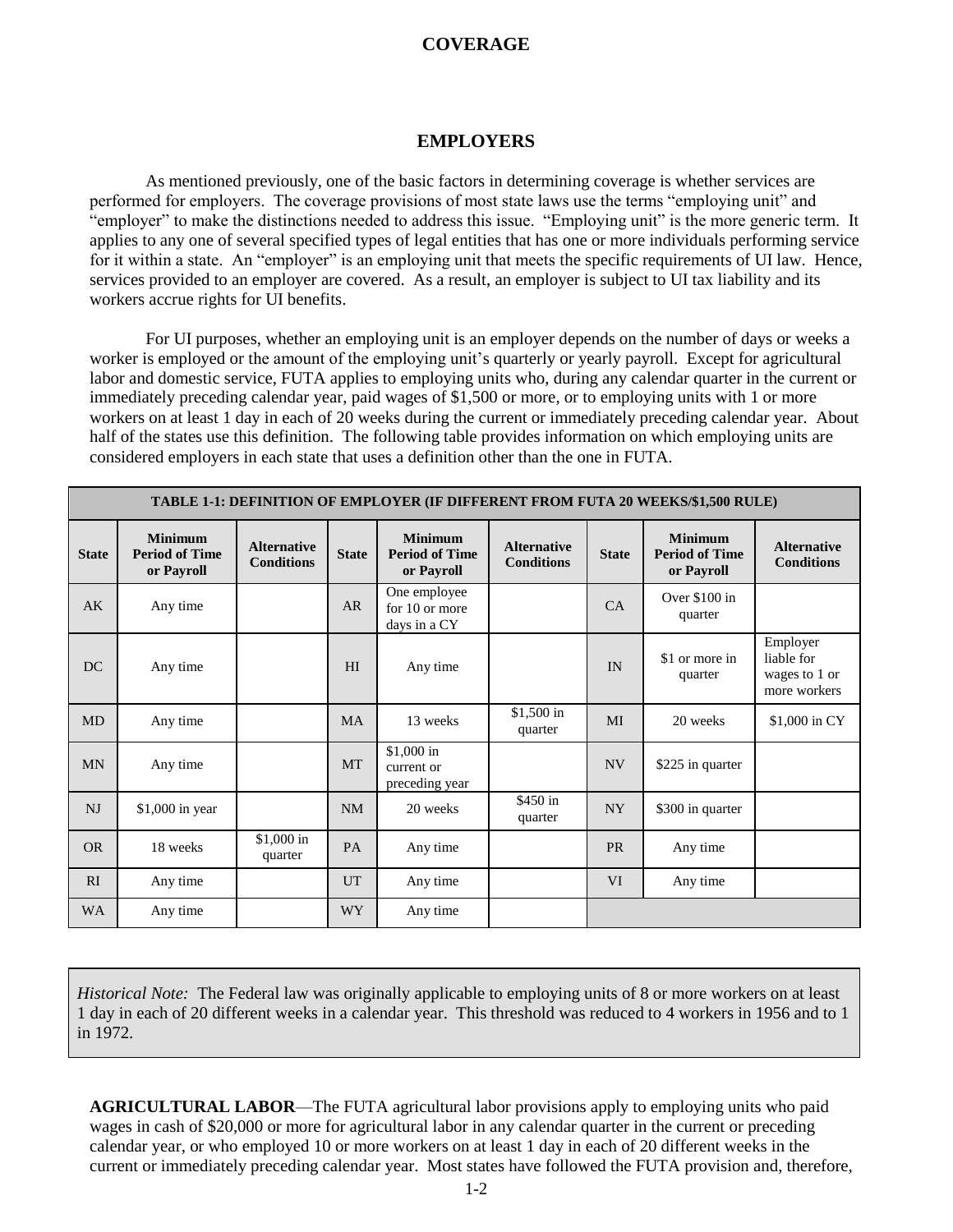have limited coverage to service performed on large farms. A few states cover services on smaller farms. The following table describes each state's agricultural labor provisions that differ from the FUTA provisions.

|                | TABLE 1-2: AGRICULTURAL LABOR PROVISIONS (IF DIFFERENT FROM FUTA 20 WEEKS/\$20,000 RULE)                                                                                                                 |  |  |  |  |  |  |
|----------------|----------------------------------------------------------------------------------------------------------------------------------------------------------------------------------------------------------|--|--|--|--|--|--|
| CA             | 1 at any time and wages in excess of \$100 in a CQ                                                                                                                                                       |  |  |  |  |  |  |
| DC             | 1 at any time                                                                                                                                                                                            |  |  |  |  |  |  |
| FL             | 5 in 20 weeks or \$10,000 in a CO                                                                                                                                                                        |  |  |  |  |  |  |
| <b>MN</b>      | 4 in 20 weeks or \$20,000 in a CQ; agricultural labor performed by an individual 16 years of age or younger is excluded<br>from agricultural coverage unless the employer is covered under Federal law   |  |  |  |  |  |  |
| NY <sub></sub> | \$500 in CQ                                                                                                                                                                                              |  |  |  |  |  |  |
| <b>PR</b>      | 1 or more at any time                                                                                                                                                                                    |  |  |  |  |  |  |
| RI             | 1 or more at any time                                                                                                                                                                                    |  |  |  |  |  |  |
| TX             | 3 in at least 20 different calendar weeks of the calendar year or wages in cash of \$6,250 during a CO                                                                                                   |  |  |  |  |  |  |
| <b>VI</b>      | 1 or more at any time                                                                                                                                                                                    |  |  |  |  |  |  |
| <b>WA</b>      | 1 or more workers at any time, excluding workers attending or between terms in school; on corporate farms, does not<br>include services performed by spouses or unmarried children under 18 years of age |  |  |  |  |  |  |

Most state laws follow the FUTA definition of agricultural labor. Under FUTA, agricultural labor is performed when workers:

- raise or harvest agricultural or horticultural products on a farm;
- work in connection with the operation, management, conservation, improvement, or maintenance of a farm and its tools and equipment;
- handle, process, or package any agricultural or horticultural commodity if a farm produced over half of the commodity (for a group of more than 20 operators, all of the commodity);
- do work related to cotton ginning, or processing crude gum from a living tree; or
- do housework in a private home if it is on a farm that is operated for profit.

The term "farm" includes stock, dairy, poultry, fruit, fur-bearing animals, and truck farms, as well as plantations, ranches, nurseries, ranges, greenhouses, or other similar structures used primarily for raising agricultural or horticultural commodities, and orchards. Agricultural labor does not include reselling activities that do not involve any substantial activity of raising agricultural or horticultural commodities, such as operation of a retail store or a greenhouse used primarily for display or storage.

*Historical Note:* When the UI program began, all agricultural labor was excluded from the definition of employment regardless of the size of the agricultural employer. Administrative regulations of the Bureau of Internal Revenue first defined agricultural labor for Federal UI law purposes. All services on a farm in the raising and harvesting of any agricultural produce were excluded from coverage, as were services in some processing and marketing activities if performed for the farmer who raised the crop and as an incident to primary farming operations. A definition of agricultural labor added to FUTA in 1939 also excluded from coverage some processing and marketing activities (services performed in the employ of someone other than the farmer) and services in the management and operation of a farm (if they were performed for the farm owner or operator). Amendments made to FUTA in 1970 changed the definition of agricultural labor, effectively extending coverage to some marginal agricultural activities. The 1976 amendments added the current dollar/employment thresholds that resulted in coverage of services performed on large farms.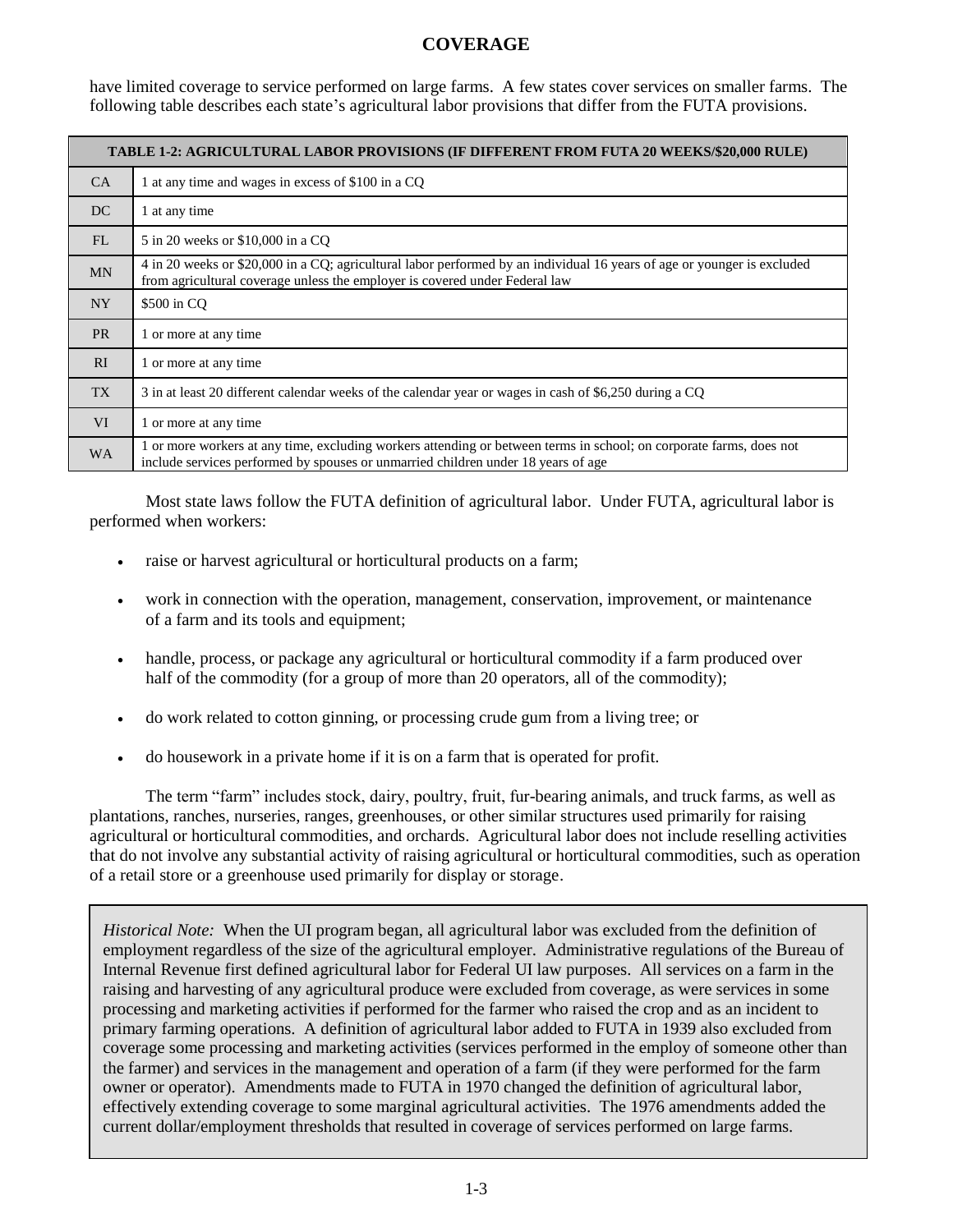States have the option of excluding from coverage service performed in agricultural labor on or after January 1, 1995, by aliens who are admitted to the United States pursuant to sections 214(c) and 101(a)(15)(H) of the Immigration and Nationality Act. However, these aliens are counted in determining whether an agricultural employer meets the wage or size-of-firm requirements for coverage.

The FUTA established a special rule for determining who will be treated as the employer and, therefore, liable for the FUTA tax, in the case of agricultural workers who are members of a crew furnished by a crew leader to perform services in agricultural labor for a farm operator. Workers who are members of a crew furnished by a crew leader to perform service in agricultural labor for a farm operator are treated as employees of the crew leader if the leader is registered under the Migrant and Seasonal Agricultural Protection Act, or if substantially all of the members of the crew operate or maintain mechanized equipment furnished by a crew leader. A member of a crew furnished by a crew leader to perform service in agricultural labor for a farm operator will not be treated as an employee of the crew leader if the individual is an employee of the farm operator within the meaning of the state law. Conversely, any worker who is furnished by a crew leader to perform service in agricultural labor for a farm operator but who is not treated as an employee of the crew leader is treated as an employee of the farm operator. This special rule is intended to resolve any question as to whether an individual's employer is the farm operator or crew leader. The same size-of-firm coverage provisions (10 in 20 weeks or \$20,000 in a calendar quarter) apply to a crew leader as to a farm operator.

**DOMESTIC SERVICE—**FUTA applies to any employer who, during any calendar quarter in the current or preceding calendar year, paid wages in cash of \$1,000 or more for domestic service in a private home, local college club, or local chapter of a college fraternity or sorority. As a result, all states cover such domestic service. The following table includes the provisions for states that do not utilize the FUTA provisions.

|           | <b>TABLE 1-3: DOMESTIC SERVICE PROVISIONS (IF DIFFERENT FROM FUTA \$1,000 RULE)</b>                                                                                                                                                                                                                                                                                                                                                                                     |
|-----------|-------------------------------------------------------------------------------------------------------------------------------------------------------------------------------------------------------------------------------------------------------------------------------------------------------------------------------------------------------------------------------------------------------------------------------------------------------------------------|
| <b>CA</b> | Covers in-home supportive services provided under the Welfare and Institution Code                                                                                                                                                                                                                                                                                                                                                                                      |
| DC.       | Quarterly payroll at least \$500                                                                                                                                                                                                                                                                                                                                                                                                                                        |
| HI        | Excludes domestic in-home and community-based services for a person with developmental and intellectual disabilities<br>under the Medicaid home and community-based services program or when provided to individuals ineligible for Medicaid<br>and performed by an individual in the employ of a recipient of social service payments unless the individual is an<br>employee and not an independent contractor of the recipient of social service payments under FUTA |
| <b>NY</b> | Quarterly payroll at least \$500                                                                                                                                                                                                                                                                                                                                                                                                                                        |
| <b>VA</b> | Excludes: (1) medical services performed by an individual employed to perform those services in a private residence or<br>medical institution if the employing unit is the person receiving the services; and (2) services performed under agreement<br>with a Public Human Service Agency in the home of the recipient of the service or the provider of the service                                                                                                   |
| VI        | Quarterly payroll at least \$500                                                                                                                                                                                                                                                                                                                                                                                                                                        |

## **EMPLOYER-EMPLOYEE RELATIONSHIP**

Most state laws contain strict tests to determine whether there is sufficient absence of control by an employer that the worker is not an employee but an independent contractor. Many of the states provide criteria commonly called the "ABC" test under which service for remuneration is considered employment and the worker is an employee unless each of three tests is passed:

- the worker is free from direction or control in the performance of the work under the contract of service and in fact;
- the service is performed either outside the usual course of the business for which it is performed or is performed outside of all places of business of the enterprise for which it is performed; and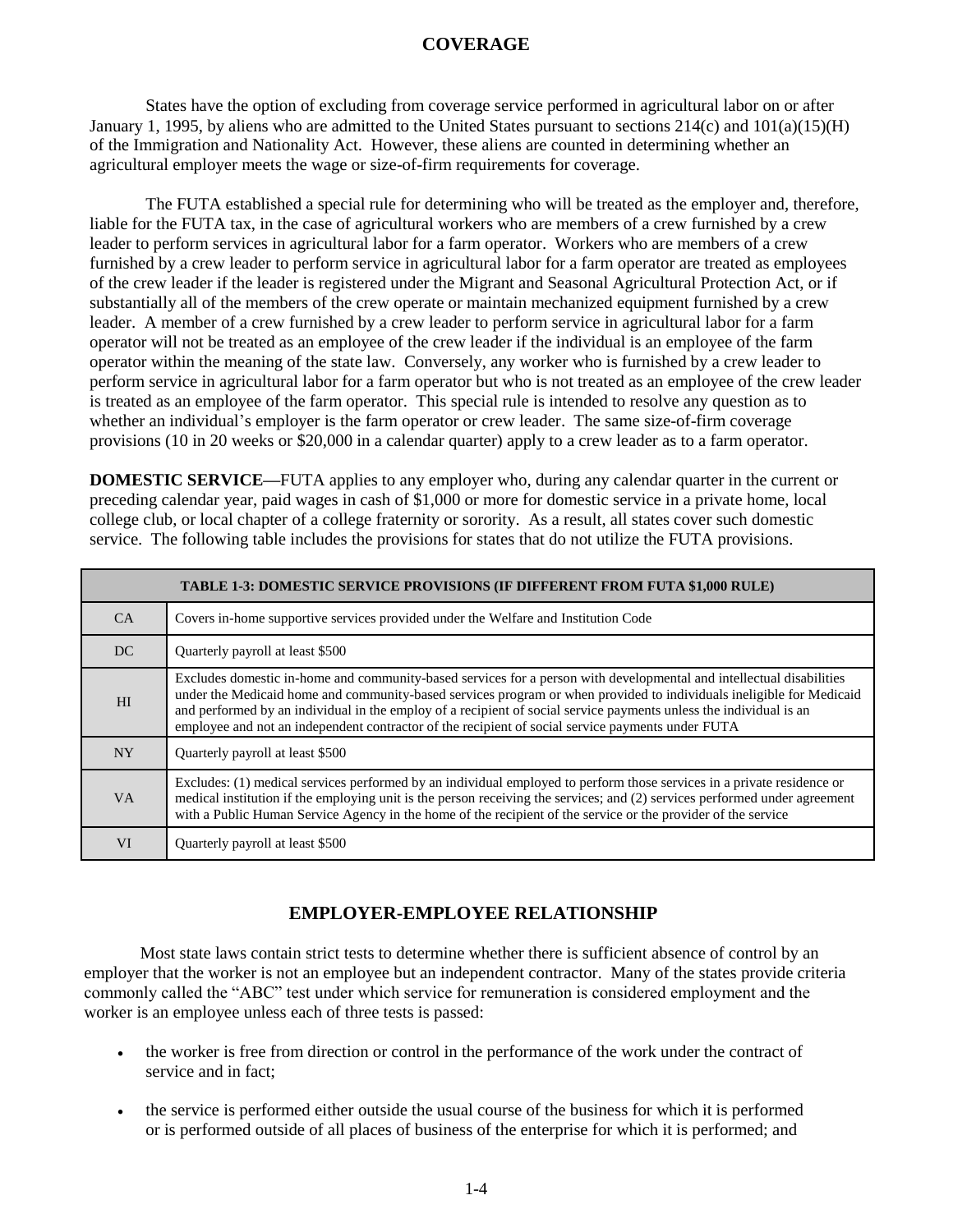the individual is customarily engaged in an independent trade, occupation, profession, or business.

Other states have variations of this "ABC" test. For example, in some states only the "A" and "C" tests apply.

The IRS uses the 20-factor test to determine whether direction and control exists in an employer/employee relationship and to what degree. A few states use this 20-factor test instead of the ABC test. The 20-factor test is an analytical tool; there is no magic number of factors that must be met or not met. The 20 factor test looks for three basic types of evidence.

- Behavioral: Facts that illustrate whether there is a right to direct or control how the worker performed the specific task as opposed to what task the worker performed.
- Financial: Facts illustrating whether there is a right to direct or control how the business aspects of a worker's activities are conducted.
- Relationship: Facts that illustrate how the parties perceive their relationship to each other; whether the worker's activity is part of a regular business activity; employee benefits; and the intent of parties.

Factors of lesser importance include whether the work is part time or full time, the place of the work, and hours of work. None of the 20 factors is singularly determinative, and some factors may not apply to certain occupations. The degree of importance of each factor may vary depending on the occupation.

The different tests used in states are listed in the following table.

|              | <b>TABLE 1-4: WORKERS CONSIDERED EMPLOYEES UNLESS:</b>                               |                                                                                                               |                                                               |                                                                       |              |                                                                                             |                                                                                                        |                                                               |                                                                                |  |  |
|--------------|--------------------------------------------------------------------------------------|---------------------------------------------------------------------------------------------------------------|---------------------------------------------------------------|-----------------------------------------------------------------------|--------------|---------------------------------------------------------------------------------------------|--------------------------------------------------------------------------------------------------------|---------------------------------------------------------------|--------------------------------------------------------------------------------|--|--|
| <b>State</b> | <b>Workers</b><br><b>Free from</b><br><b>Control</b><br>Over Per-<br>formance<br>(A) | <b>Service Outside</b><br><b>Regular Course</b><br>or Place of<br>Employer's<br><b>Business</b><br><b>(B)</b> | Worker<br>in an<br>Indepen-<br>dent<br><b>Business</b><br>(C) | <b>Other Tests</b>                                                    | <b>State</b> | <b>Workers</b><br><b>Free from</b><br><b>Control</b><br><b>Over Per-</b><br>formance<br>(A) | <b>Service Outside</b><br><b>Regular Course</b><br>or Place of<br>Employer's<br><b>Business</b><br>(B) | Worker<br>in an<br>Indepen-<br>dent<br><b>Business</b><br>(C) | <b>Other Tests</b>                                                             |  |  |
| AK           | X                                                                                    | X                                                                                                             | X                                                             |                                                                       | AL           |                                                                                             |                                                                                                        |                                                               | Master-<br>servant <sup>1</sup>                                                |  |  |
| AR           |                                                                                      |                                                                                                               |                                                               | A and B or<br>A and C                                                 | AZ           |                                                                                             |                                                                                                        |                                                               | Service per-<br>formed by<br>an employee<br>for the entity<br>employing<br>him |  |  |
| CA           | $\mathbf{X}$                                                                         | $\mathbf X$                                                                                                   | $\mathbf{X}$                                                  | Contract of<br>hire, written<br>or oral,<br>express or<br>implied $2$ | CO           | X                                                                                           |                                                                                                        | $\mathbf{X}$                                                  |                                                                                |  |  |
| <b>CT</b>    | $\mathbf X$                                                                          | $\mathbf X$                                                                                                   | $\mathbf X$                                                   |                                                                       | <b>DC</b>    |                                                                                             |                                                                                                        |                                                               | Contract of<br>hire, written<br>or oral,<br>expressed or<br>implied            |  |  |
| <b>DE</b>    | X                                                                                    | $\mathbf X$                                                                                                   | X                                                             |                                                                       | FL           | X                                                                                           | X                                                                                                      | X                                                             | $\mathbf{X}^2$                                                                 |  |  |
| <b>GA</b>    | X                                                                                    |                                                                                                               | X                                                             | $SS-8$<br>Determin-<br>ation from<br>the IRS                          | HI           | X                                                                                           | X                                                                                                      | $\mathbf X$                                                   |                                                                                |  |  |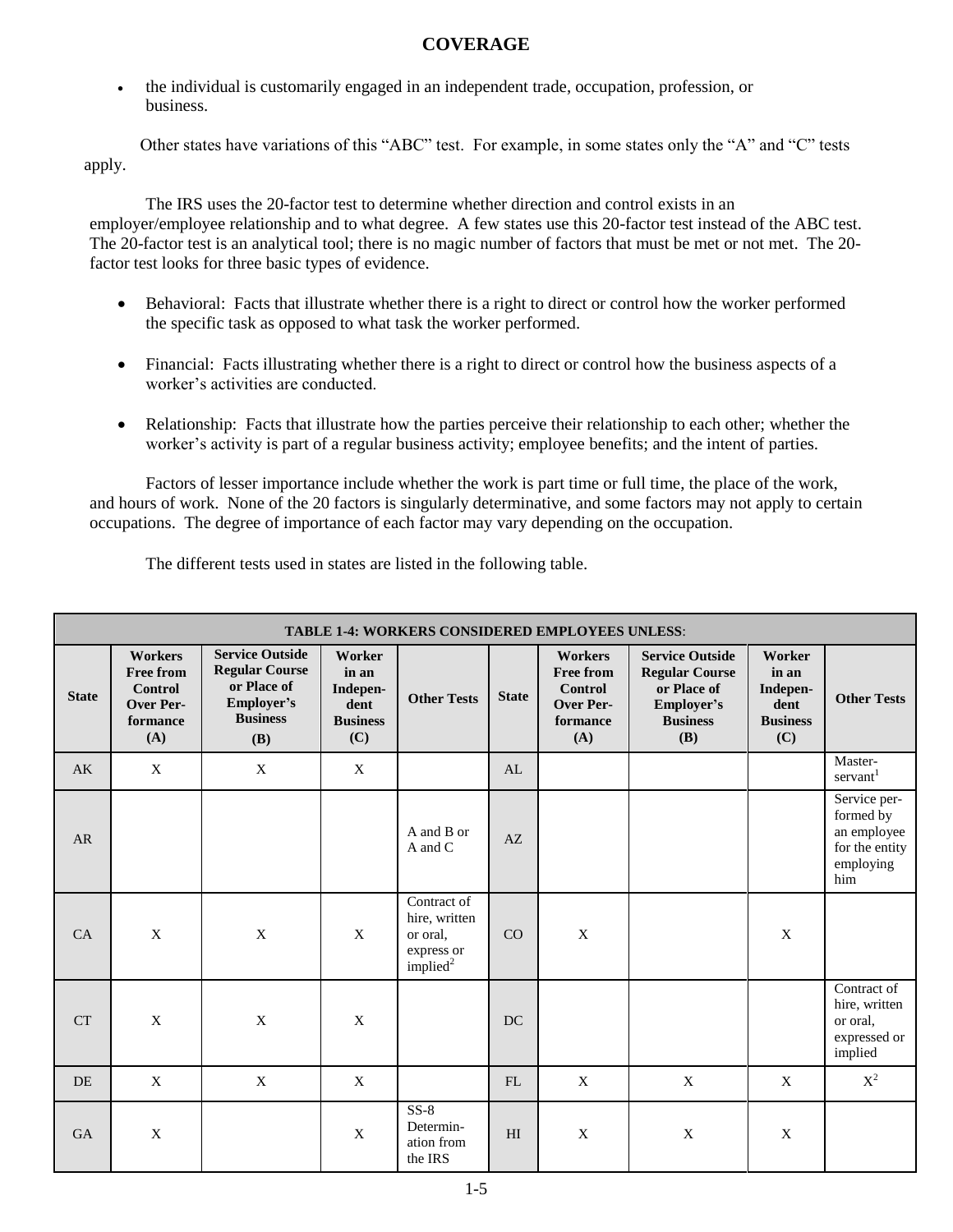| <b>TABLE 1-4: WORKERS CONSIDERED EMPLOYEES UNLESS:</b> |                                                                               |                                                                                                               |                                                               |                                                                     |                            |                                                                               |                                                                                                               |                                                               |                                                                         |
|--------------------------------------------------------|-------------------------------------------------------------------------------|---------------------------------------------------------------------------------------------------------------|---------------------------------------------------------------|---------------------------------------------------------------------|----------------------------|-------------------------------------------------------------------------------|---------------------------------------------------------------------------------------------------------------|---------------------------------------------------------------|-------------------------------------------------------------------------|
| <b>State</b>                                           | Workers<br><b>Free from</b><br><b>Control</b><br>Over Per-<br>formance<br>(A) | <b>Service Outside</b><br><b>Regular Course</b><br>or Place of<br>Employer's<br><b>Business</b><br><b>(B)</b> | Worker<br>in an<br>Indepen-<br>dent<br><b>Business</b><br>(C) | <b>Other Tests</b>                                                  | <b>State</b>               | Workers<br><b>Free from</b><br><b>Control</b><br>Over Per-<br>formance<br>(A) | <b>Service Outside</b><br><b>Regular Course</b><br>or Place of<br>Employer's<br><b>Business</b><br><b>(B)</b> | Worker<br>in an<br>Indepen-<br>dent<br><b>Business</b><br>(C) | <b>Other Tests</b>                                                      |
| IA                                                     | $\mathbf X$                                                                   |                                                                                                               |                                                               | Contract of<br>hire, written<br>or oral,<br>expressed or<br>implied | ID                         | $\mathbf X$                                                                   |                                                                                                               | $\mathbf X$                                                   |                                                                         |
| IL                                                     | $\mathbf X$                                                                   | $\mathbf X$                                                                                                   | $\mathbf X$                                                   |                                                                     | IN                         | $\mathbf X$                                                                   | $\mathbf X$                                                                                                   | $\mathbf X$                                                   | 20-factor<br>test                                                       |
| <b>KS</b>                                              | $\mathbf X$                                                                   |                                                                                                               |                                                               |                                                                     | KY                         |                                                                               |                                                                                                               |                                                               | Master-<br>servant <sup>1</sup> ; by<br>judicial<br>interpreta-<br>tion |
| LA                                                     | $\mathbf X$                                                                   | $\mathbf X$                                                                                                   | $\mathbf X$                                                   |                                                                     | MA                         | $\mathbf X$                                                                   | $\mathbf X$                                                                                                   | $\mathbf X$                                                   |                                                                         |
| MD                                                     | $\mathbf X$                                                                   | $\mathbf X$                                                                                                   | $\mathbf X$                                                   |                                                                     | <b>ME</b>                  | $\mathbf X$                                                                   | $\mathbf X$                                                                                                   | $\mathbf X$                                                   |                                                                         |
| MI                                                     |                                                                               |                                                                                                               |                                                               | 20-factor<br>test <sup>3</sup>                                      | MN                         |                                                                               |                                                                                                               | $\mathbf X$                                                   | Master-<br>servant <sup>1</sup>                                         |
| <b>MO</b>                                              |                                                                               |                                                                                                               |                                                               | Common<br>law right to<br>control                                   | <b>MS</b>                  | X                                                                             |                                                                                                               |                                                               | Master-<br>servant <sup>1</sup>                                         |
| MT                                                     |                                                                               |                                                                                                               |                                                               | Works<br>under<br>approved IC<br>exemption<br>certificate           | NC                         |                                                                               |                                                                                                               |                                                               | Contract<br>creating<br>employee<br>relationship                        |
| <b>ND</b>                                              |                                                                               |                                                                                                               |                                                               | 20-factor<br>test                                                   | <b>NE</b>                  | X                                                                             | $\mathbf X$                                                                                                   | $\mathbf X$                                                   | Contract<br>creating<br>employee<br>relationship                        |
| $\rm NH$                                               | $\mathbf X$                                                                   | $\mathbf X$                                                                                                   | $\mathbf X$                                                   |                                                                     | $\mathbf{N}\mathbf{J}$     | $\mathbf X$                                                                   | $\mathbf X$                                                                                                   | $\mathbf X$                                                   |                                                                         |
| $\rm{NM}$                                              | $\mathbf X$                                                                   | $\mathbf X$                                                                                                   | X                                                             |                                                                     | $\ensuremath{\text{NV}}$   | $\mathbf X$                                                                   | $\mathbf X$                                                                                                   | $\mathbf X$                                                   |                                                                         |
| ${\rm NY}$                                             |                                                                               |                                                                                                               |                                                               | Contract of<br>hire, written<br>or oral,<br>expressed or<br>implied | <b>OH</b>                  | $\mathbf X$                                                                   |                                                                                                               |                                                               | Contract of<br>hire, written<br>or oral,<br>expressed or<br>implied     |
| OK                                                     | $\mathbf X$                                                                   | $\mathbf X$                                                                                                   | $\mathbf X$                                                   |                                                                     | <b>OR</b>                  | $\mathbf X$                                                                   |                                                                                                               | $\mathbf X$                                                   |                                                                         |
| $\mathbf{PA}$                                          | $\mathbf X$                                                                   |                                                                                                               | $\mathbf X$                                                   |                                                                     | <b>PR</b>                  | $\mathbf X$                                                                   | $\mathbf X$                                                                                                   | $\mathbf X$                                                   |                                                                         |
| R1                                                     | $\mathbf X$                                                                   | $\mathbf X$                                                                                                   | $\mathbf X$                                                   |                                                                     | ${\rm SC}$                 |                                                                               |                                                                                                               |                                                               | Contract of<br>hire, written<br>or oral,<br>expressed or<br>implied     |
| <b>SD</b>                                              | $\mathbf X$                                                                   |                                                                                                               | $\mathbf X$                                                   |                                                                     | <b>TN</b>                  | $\mathbf X$                                                                   | $\mathbf X$                                                                                                   | $\mathbf X$                                                   |                                                                         |
| TX                                                     |                                                                               |                                                                                                               |                                                               | Common<br>law                                                       | $\ensuremath{\mathrm{UT}}$ | $\mathbf X$                                                                   |                                                                                                               | $\mathbf X$                                                   |                                                                         |
| <b>VA</b>                                              |                                                                               |                                                                                                               |                                                               | 20-factor<br>test                                                   | $\rm{VI}$                  | $\mathbf X$                                                                   | $\mathbf X$                                                                                                   | $\mathbf X$                                                   |                                                                         |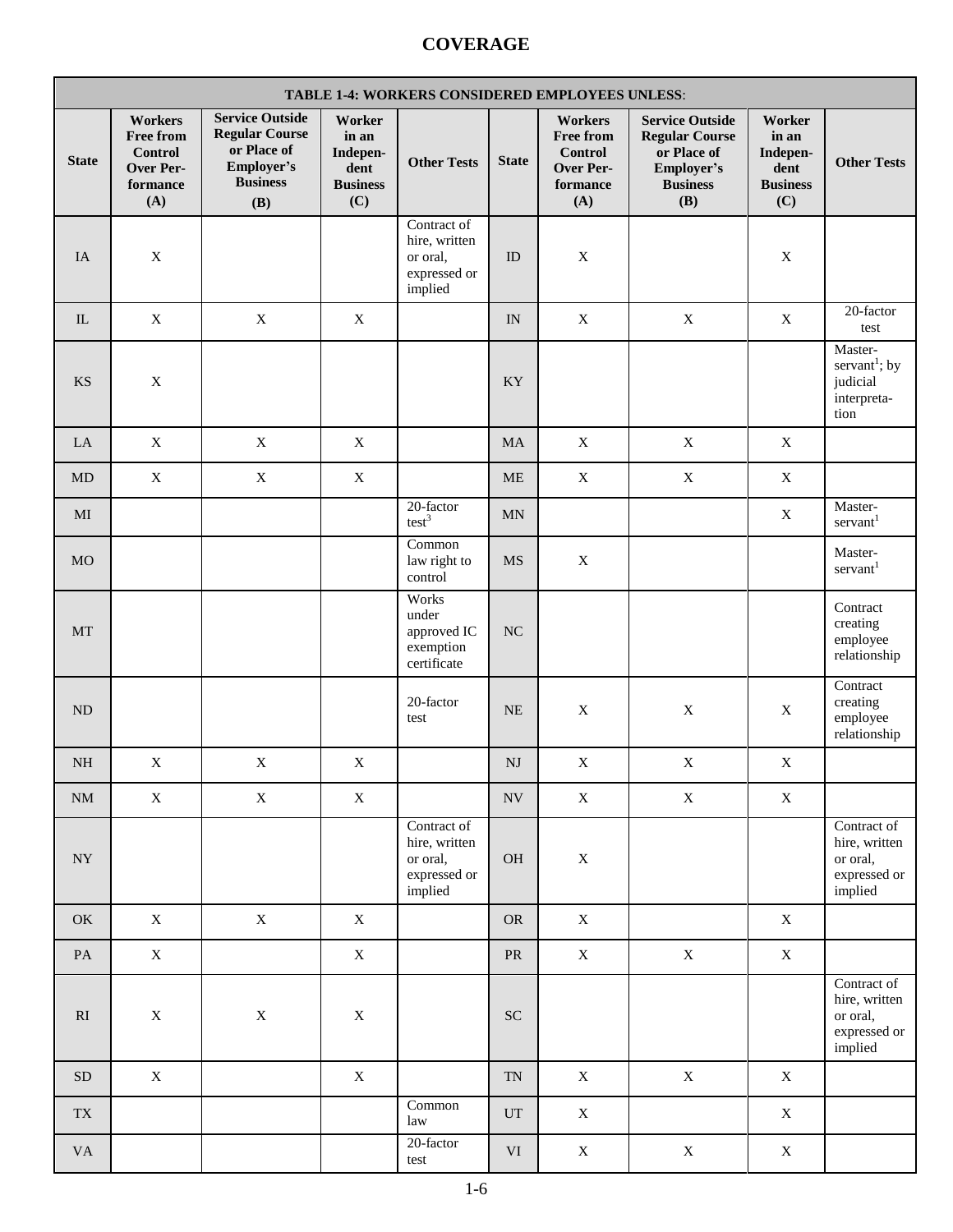|              | <b>TABLE 1-4: WORKERS CONSIDERED EMPLOYEES UNLESS:</b>                               |                                                                                                               |                                                               |                                   |              |                                                                                      |                                                                                                                                                               |                                                               |                    |  |
|--------------|--------------------------------------------------------------------------------------|---------------------------------------------------------------------------------------------------------------|---------------------------------------------------------------|-----------------------------------|--------------|--------------------------------------------------------------------------------------|---------------------------------------------------------------------------------------------------------------------------------------------------------------|---------------------------------------------------------------|--------------------|--|
| <b>State</b> | <b>Workers</b><br><b>Free from</b><br><b>Control</b><br>Over Per-<br>formance<br>(A) | <b>Service Outside</b><br><b>Regular Course</b><br>or Place of<br>Employer's<br><b>Business</b><br><b>(B)</b> | Worker<br>in an<br>Indepen-<br>dent<br><b>Business</b><br>(C) | <b>Other Tests</b>                | <b>State</b> | <b>Workers</b><br><b>Free from</b><br><b>Control</b><br>Over Per-<br>formance<br>(A) | <b>Service Outside</b><br><b>Regular Course</b><br>or Place of<br>Employer's<br><b>Business</b><br><b>(B)</b>                                                 | Worker<br>in an<br>Indepen-<br>dent<br><b>Business</b><br>(C) | <b>Other Tests</b> |  |
| <b>VT</b>    | X                                                                                    | X                                                                                                             | X                                                             |                                   | WA           | X                                                                                    | X                                                                                                                                                             | X                                                             |                    |  |
| <b>WI</b>    |                                                                                      |                                                                                                               |                                                               | Statutory<br>factors <sup>4</sup> | WV           | X                                                                                    | X                                                                                                                                                             | X                                                             |                    |  |
| <b>WY</b>    | X                                                                                    |                                                                                                               |                                                               | $X^5$                             |              |                                                                                      |                                                                                                                                                               |                                                               |                    |  |
|              |                                                                                      | AL, KY, MN, and MS - master-servant refers generally to the employer's right of direction and control.        |                                                               |                                   |              |                                                                                      | <sup>2</sup> CA and FL - in addition to the A, B, and C tests, the following tests are considered: 1) in locality, work is usually done by specialist without |                                                               |                    |  |

supervision; 2) specialized skill is required in the particular occupation; 3) length of time for which person is employed suggests an independent relationship; 4) method of payment is by the job rather than by time; 5) parties do not believe they are creating a master and servant relationship; 6) principal not in business; and 7) principal does not supply the instrumentalities, tools, and the place of work for the person doing the work.

<sup>3</sup> **MI -** an individual from whom an employer is required to withhold federal income tax will be prima facie considered to perform services in employment.

<sup>4</sup> WI - direction and control and independent business (i.e. A and C) tests used for governmental and nonprofit entities, loggers, and truckers.

<sup>5</sup> WY - individual must represent services to the public as being in self-employment or as an independent contractor, and individual must be able to substitute another individual to perform the services.

## **EMPLOYMENT**

For UI purposes, employment is generally defined as the performance of any services, of whatever nature, by an employee for the person employing him or her. However, there are some exceptions. Also, since each state operates its own UI program, it is essential to determine which state covers a worker's employment. These topics will be explored in the following section.

## **LOCATION OF EMPLOYMENT**

**Localization of Work—**In general, workers are covered by the UI law of the state in which the work is performed. To avoid duplicate coverage or no coverage at all when a worker works for one employer in more than one state, states agreed in the early days of the UI program on how to determine which state would cover such workers. These provisions of states' UI laws are called "localization of work" provisions.

*Historical Note:* Model state legislation to put this agreement into effect was developed by the U.S. Department of Labor and incorporated into all states' UI laws in the 1940s. The government of Canada agreed to the localization of work provisions in 1947. Additional guidance was provided in the September 1950 edition of the Manual of State Employment Security Legislation. UI Program Letter 20-04 was issued to address new concerns, such as telecommuting.

There are 4 tests to determine the state in which service should be reported (hence, the state in which a worker is covered). The tests are applied in the following sequence until a determination is made.

- Are the workers' services localized in any state?
	- o Are the services performed entirely in one state; or
	- o Are the services performed out of that state incidental (e.g. temporary or transitory) to the services performed in that state?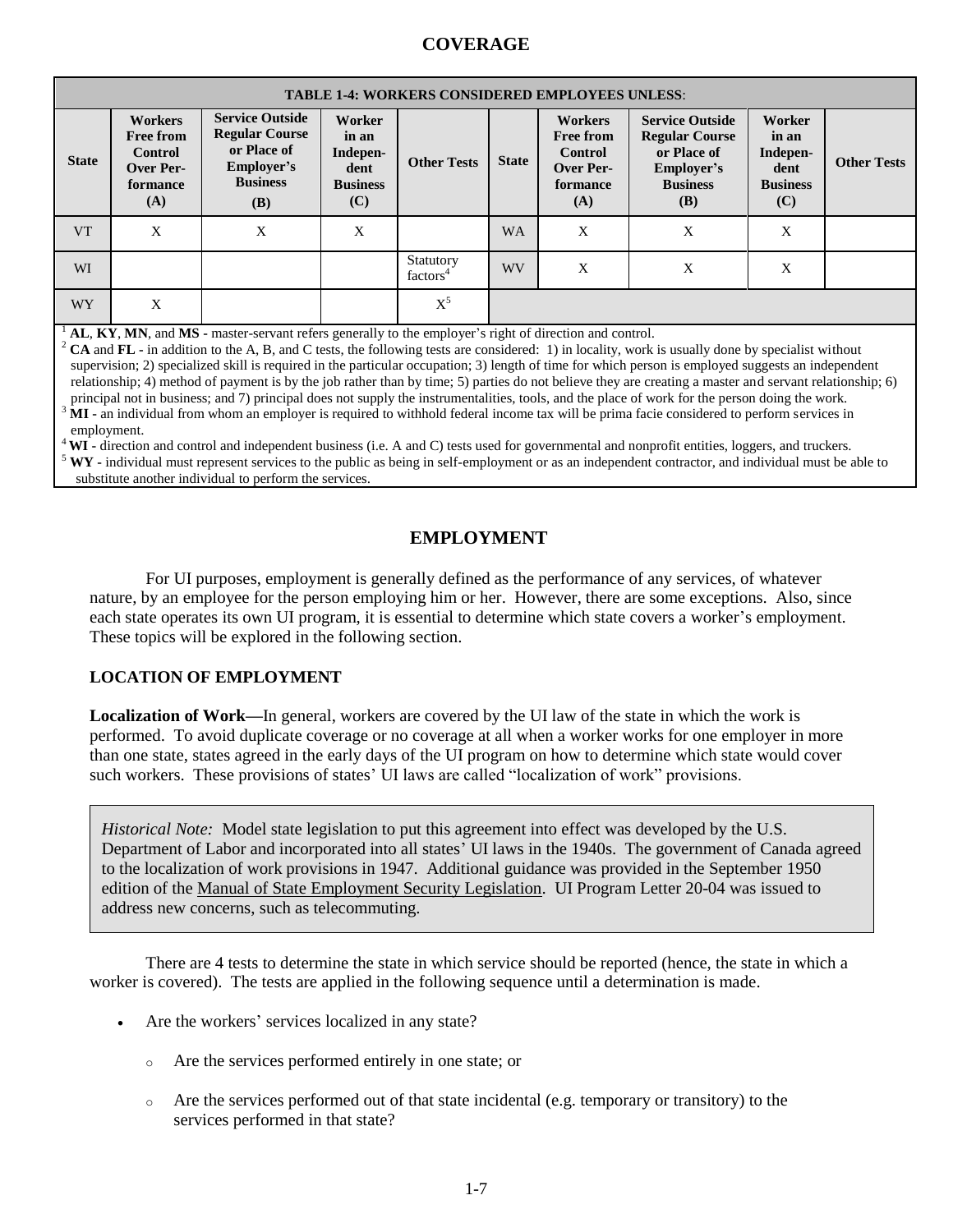- If the workers' services are not localized in any state, do the workers perform some service in the state in which their base of operations is located?
- If the workers do not perform any service in the state in which their base of operations is located, do they perform any service in the state from which the services are directed and controlled?
- If the workers do not perform any service in the state from which their services are directed and controlled, do they perform any service in the state in which they live?

Thus, even if a worker's services are not localized in any state, the last three tests listed will help in determining the state in which a worker is covered.

**Election of Coverage of Services Performed Outside of the State**—The laws of most states permit employers to elect coverage of workers who perform their services entirely outside the state if they are not covered by any other state or Federal UI law. Of the states permitting such elections, residence is required in the state of election in all but Connecticut, Illinois, Indiana, Michigan, Nebraska, Oregon, Pennsylvania, and Wisconsin.

**Coverage of Services Performed Outside the United States—**Prior to the 1970 amendments to the FUTA, employment included only services performed within the United States, with the exception of certain services performed in connection with an American vessel or aircraft. With respect to services performed after 1971, Federal law also requires coverage of services performed outside the United States by an American citizen for an American employer. Coverage of such services is not applicable to services performed in a contiguous country with which the United States has an agreement relating to UI (Canada).

In determining the state of coverage, the following four tests are applicable:

- the state in which the employer has the principal place of business;
- the state in which the employer is located;
- the state in which the employer elects coverage; or
- the state in which the individual files a claim.

**Election of Coverage Through Reciprocal Coverage Arrangement—**If none of the localization of work tests determine the state in which a worker is covered, most state laws allow the employer, all of its employees, and all states involved to sign an agreement for the services to be covered by a state. An employer may cover all the services of such a worker in any state in which any part of the service is performed, the state of residence, or the state in which the employer maintains a place of business. All states but Connecticut, Kentucky, Mississippi, and New York participate in these arrangements.

All states have provisions for the election of coverage of services outside the state not covered elsewhere or of services allocated to the state under a reciprocal agreement.

#### **EMPLOYMENT SPECIFICALLY EXCLUDED**

State exclusions from employment generally follow the FUTA exclusions. However, the states often exclude other types of employment as well. This section presents a brief discussion of each of the exclusions that occur in all or nearly all of the state laws. Exclusions occur in only a few states and affect relatively small groups are not included. The following table provides an overview of some of the significant exclusions from the definition of employment used by states.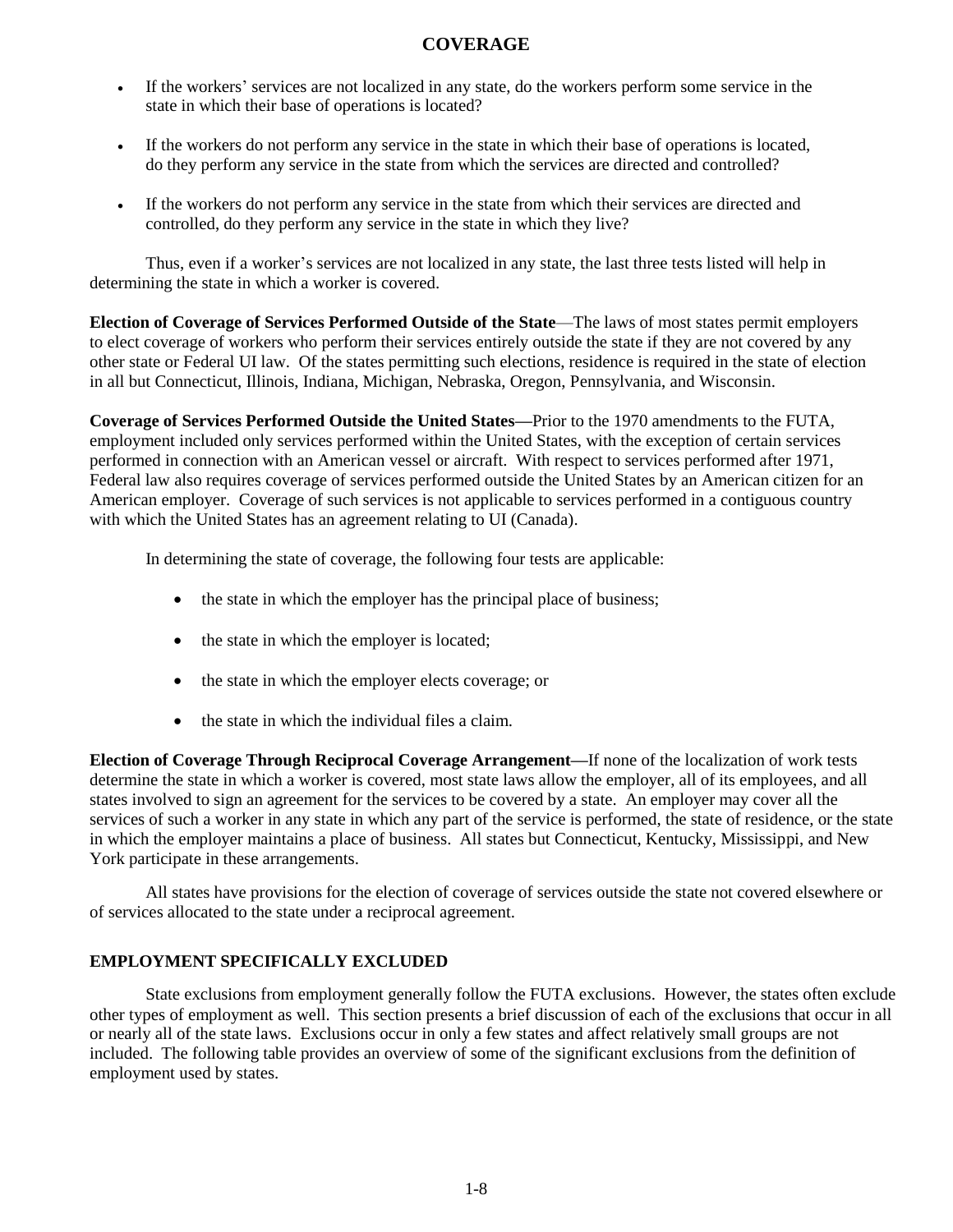|                          | TABLE 1-5: SIGNIFICANT EXCLUSIONS FROM COVERAGE    |                                                             |                                                                                |                                                                                                                                         |                            |                                                    |                                                      |                                                                                       |                                                                                                                                         |  |
|--------------------------|----------------------------------------------------|-------------------------------------------------------------|--------------------------------------------------------------------------------|-----------------------------------------------------------------------------------------------------------------------------------------|----------------------------|----------------------------------------------------|------------------------------------------------------|---------------------------------------------------------------------------------------|-----------------------------------------------------------------------------------------------------------------------------------------|--|
| <b>State</b>             | <b>Insurance</b><br><b>Agents</b> on<br>Commission | <b>Real Estate</b><br><b>Agents</b> on<br><b>Commission</b> | Casual<br><b>Labor Not</b><br>in Course<br>of<br>Employer's<br><b>Business</b> | <b>Part-Time</b><br><b>Service for</b><br>Nonprofit<br><b>Organizations</b><br><b>Exempt from</b><br>Federal<br>Income Tax <sup>1</sup> | <b>State</b>               | <b>Insurance</b><br><b>Agents</b> on<br>Commission | <b>Real Estate</b><br><b>Agents</b> on<br>Commission | <b>Casual</b><br><b>Labor Not</b><br>in Course<br>of<br>Employer's<br><b>Business</b> | <b>Part-Time</b><br><b>Service for</b><br>Nonprofit<br><b>Organizations</b><br><b>Exempt from</b><br>Federal<br>Income Tax <sup>1</sup> |  |
| AL                       | $\mathbf X$                                        | $\mathbf X$                                                 | $\mathbf X$                                                                    | $\mathbf X$                                                                                                                             | AK                         | $\mathbf X$                                        | $\mathbf X$                                          | $\mathbf X$                                                                           | $\mathbf{X}^2$                                                                                                                          |  |
| AZ                       | $\mathbf X$                                        | $\mathbf X$                                                 | $\mathbf X$                                                                    | $\mathbf X$                                                                                                                             | ${\sf AR}$                 | $\mathbf X$                                        | $\mathbf X$                                          | $\mathbf X$                                                                           | $\mathbf X$                                                                                                                             |  |
| CA                       |                                                    | $\mathbf X$                                                 | $\mathbf X$                                                                    | $\mathbf X$                                                                                                                             | CO                         | $\mathbf X$                                        | $\mathbf X$                                          | $\mathbf X$                                                                           | $\mathbf X$                                                                                                                             |  |
| CT                       | $\mathbf X$                                        | $\mathbf X$                                                 | $\mathbf X$                                                                    | $\mathbf X$                                                                                                                             | DE                         | $\mathbf X$                                        | $\mathbf X$                                          |                                                                                       |                                                                                                                                         |  |
| DC                       | $\mathbf X$                                        |                                                             | $\mathbf X$                                                                    | $\mathbf X$                                                                                                                             | $\mathop{\rm FL}\nolimits$ | $\mathbf X$                                        | $\mathbf X$                                          | $\mathbf X$                                                                           | $\mathbf X$                                                                                                                             |  |
| <b>GA</b>                | $\mathbf X$                                        | $\mathbf X$                                                 | $\mathbf X$                                                                    |                                                                                                                                         | H <sub>I</sub>             | $\mathbf X$                                        | $\mathbf X$                                          | $\mathbf X$                                                                           | $\mathbf{X}^2$                                                                                                                          |  |
| ID                       | $\mathbf X$                                        | $\mathbf X$                                                 |                                                                                |                                                                                                                                         | $\rm IL$                   | $\mathbf X$                                        | $\mathbf X$                                          |                                                                                       | $\mathbf X$                                                                                                                             |  |
| IN                       | X                                                  |                                                             | $\mathbf X$                                                                    | $\mathbf X$                                                                                                                             | IA                         |                                                    | $\mathbf X$                                          |                                                                                       |                                                                                                                                         |  |
| <b>KS</b>                | $\mathbf X$                                        | $\mathbf X$                                                 | $\mathbf X$                                                                    | $\mathbf X$                                                                                                                             | KY                         | $\mathbf X$                                        | $\mathbf X$                                          | $\mathbf X$                                                                           | $\mathbf X$                                                                                                                             |  |
| LA                       | $\mathbf X$                                        | $\mathbf X$                                                 | $\mathbf X$                                                                    | $\mathbf X$                                                                                                                             | <b>ME</b>                  | $\mathbf X$                                        | $\mathbf X$                                          |                                                                                       | $\mathbf{X}^1$                                                                                                                          |  |
| MD                       | $\mathbf X$                                        | $\mathbf X$                                                 | $\mathbf X$                                                                    | $\mathbf X$                                                                                                                             | MA                         | $\mathbf X$                                        | $\mathbf X$                                          | $\mathbf X$                                                                           | $\mathbf X$                                                                                                                             |  |
| MI                       | $\mathbf X$                                        | $\mathbf X$                                                 |                                                                                | $\mathbf X$                                                                                                                             | MN                         | $\mathbf{X}^3$                                     | $\mathbf{X}^3$                                       | $\mathbf X$                                                                           |                                                                                                                                         |  |
| MS                       | $\mathbf X$                                        | $\mathbf X$                                                 | $\mathbf X$                                                                    | $\mathbf X$                                                                                                                             | <b>MO</b>                  | $\mathbf X$                                        | $\mathbf X$                                          |                                                                                       |                                                                                                                                         |  |
| MT                       | $\mathbf X$                                        | $\mathbf X$                                                 | $\mathbf X$                                                                    |                                                                                                                                         | $NE$                       | $\mathbf X$                                        | $\mathbf X$                                          | $\mathbf X$                                                                           | $\mathbf X$                                                                                                                             |  |
| <b>NV</b>                |                                                    | X                                                           |                                                                                |                                                                                                                                         | <b>NH</b>                  | $\mathbf X$                                        | $\mathbf X$                                          | X                                                                                     | X                                                                                                                                       |  |
| $\mathbf{N}\mathbf{J}$   | $\mathbf X$                                        | $\mathbf X$                                                 |                                                                                |                                                                                                                                         | $\mathrm{NM}$              | $\mathbf X$                                        | $\mathbf X$                                          |                                                                                       |                                                                                                                                         |  |
| ${\rm NY}$               |                                                    | $\mathbf X$                                                 |                                                                                |                                                                                                                                         | <b>NC</b>                  | $\mathbf X$                                        | $\mathbf X$                                          | $\mathbf X$                                                                           | $\mathbf X$                                                                                                                             |  |
| $\rm ND$                 | $\mathbf X$                                        | $\mathbf X$                                                 | $\mathbf X$                                                                    | $\mathbf X$                                                                                                                             | <b>OH</b>                  | $\mathbf X$                                        |                                                      | $\mathbf X$                                                                           | $\mathbf X$                                                                                                                             |  |
| OK                       | $\mathbf X$                                        | $\mathbf X$                                                 |                                                                                |                                                                                                                                         | <b>OR</b>                  | $\mathbf X$                                        | $\mathbf X$                                          | $\mathbf X$                                                                           |                                                                                                                                         |  |
| PA                       | $\mathbf X$                                        | $\mathbf X$                                                 | $\mathbf X$                                                                    |                                                                                                                                         | ${\rm PR}$                 |                                                    | $\mathbf X$                                          | $\mathbf X$                                                                           |                                                                                                                                         |  |
| RI                       | $\mathrm{X}^3$                                     | $\mathbf X$                                                 | $\mathbf X$                                                                    | $\mathbf X$                                                                                                                             | ${\rm SC}$                 | $\mathbf X$                                        | $\mathbf X$                                          | $\mathbf X$                                                                           | $\mathbf X$                                                                                                                             |  |
| SD                       | $\mathbf X$                                        |                                                             |                                                                                | $\mathbf X$                                                                                                                             | $\mbox{T}\mbox{N}$         | $\mathbf X$                                        | $\mathbf X$                                          |                                                                                       |                                                                                                                                         |  |
| $\mathcal{T}\mathcal{X}$ | $\mathbf X$                                        | $\mathbf X$                                                 |                                                                                |                                                                                                                                         | $_{\rm UT}$                | $\mathbf X$                                        | $\mathbf X$                                          | $\mathbf X$                                                                           | $\mathbf X$                                                                                                                             |  |
| <b>VT</b>                | $\mathbf X$                                        | $\mathbf X$                                                 | $\mathbf X$                                                                    | $\mathbf X$                                                                                                                             | <b>VA</b>                  | $\mathbf X$                                        | $\mathbf X$                                          | $\mathbf X$                                                                           | $\mathbf X$                                                                                                                             |  |
| VI                       |                                                    |                                                             | $\mathbf X$                                                                    |                                                                                                                                         | <b>WA</b>                  | $\mathbf X$                                        | $\mathbf X$                                          | $\mathbf X$                                                                           |                                                                                                                                         |  |
| <b>WV</b>                | $\mathbf X$                                        |                                                             |                                                                                |                                                                                                                                         | WI                         | $\mathbf X$                                        | $\mathbf X$                                          |                                                                                       | $\mathbf X$                                                                                                                             |  |
| WY                       |                                                    | $\mathbf X$                                                 | $\mathbf X$                                                                    |                                                                                                                                         |                            |                                                    |                                                      |                                                                                       |                                                                                                                                         |  |

<sup>1</sup> All states **-** this exclusion is limited to remuneration of less than \$50 in any CQ, except in **AK** (less than \$250), and **ME** (less than \$150).

<sup>2</sup> **HI -** exclusion not limited to part-time service.

<sup>3</sup> **MN -** does not exclude such service if performed by a corporate officer; **RI -** does not exclude such service if performed for a corporation or by industrial and debit insurance agents**.**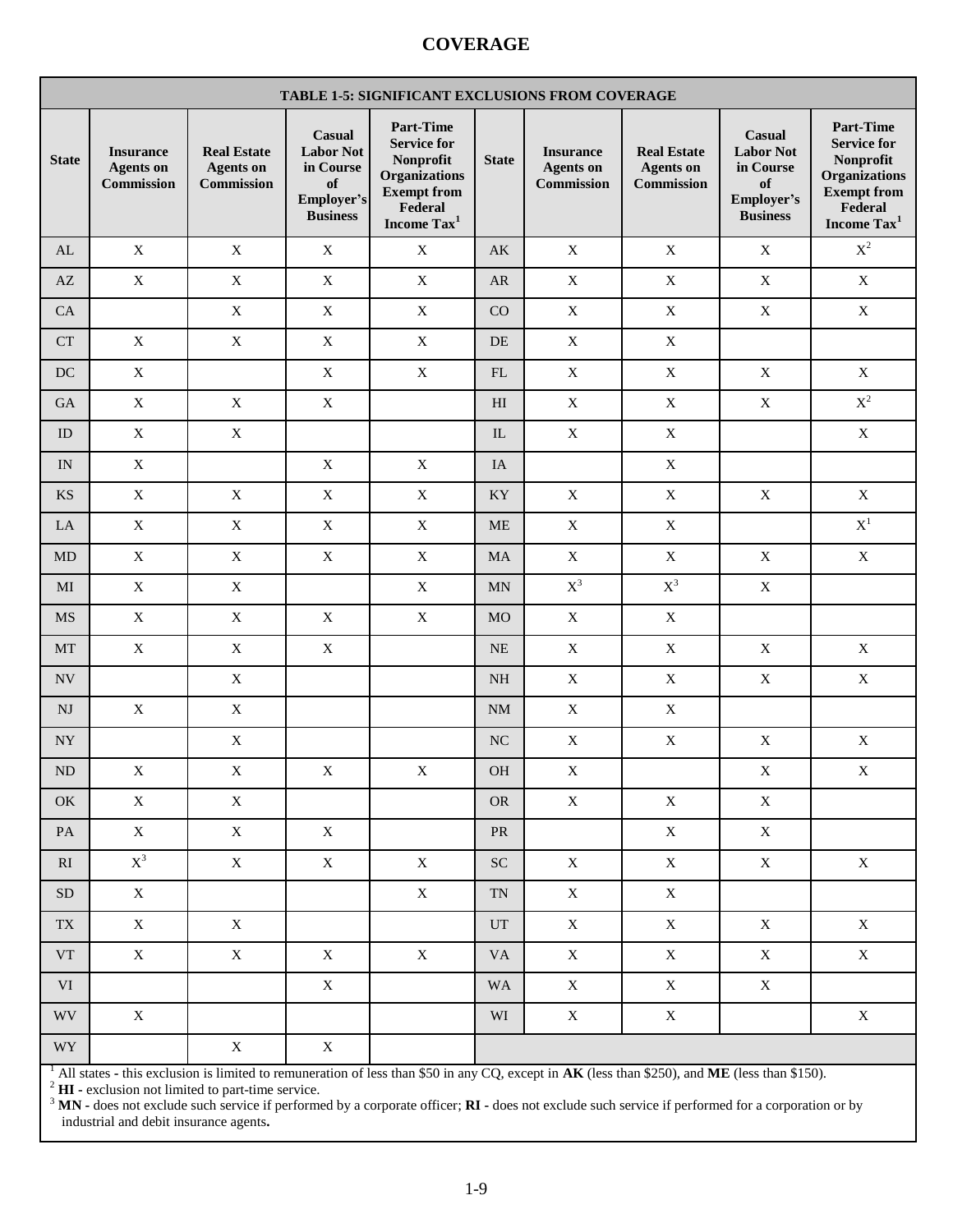**Service for Relatives—All** states exclude service performed for an employer by a spouse or minor child and, with few exceptions, service of an individual in the employ of a son or daughter.

**Service by Students and Spouses of Students—**FUTA excludes service performed in the employ of a school, college, or university by a student enrolled and regularly attending classes at such school. FUTA excludes service performed by a student's spouse for the school, college, or university at which the student is enrolled and regularly attending classes, provided the spouse's employment is under a program designed to give financial assistance to the student, and the spouse is advised that the employment is under such student-assistance program and is not covered by any UI program. Also excluded is service by a full-time student in a work-study program provided that the service is an integral part of the program. The following table provides additional information about states' legal provisions with respect to student employment.

|                | <b>TABLE 1-6: STUDENT EMPLOYMENT EXCLUDED FROM COVERAGE</b>                            |                                                              |              |                                                                                        |                                                              |              |                                                                                        |                                                              |                |                                                                                        |                                                                     |
|----------------|----------------------------------------------------------------------------------------|--------------------------------------------------------------|--------------|----------------------------------------------------------------------------------------|--------------------------------------------------------------|--------------|----------------------------------------------------------------------------------------|--------------------------------------------------------------|----------------|----------------------------------------------------------------------------------------|---------------------------------------------------------------------|
| <b>State</b>   | <b>Student</b><br><b>Nurses</b><br>and<br>Interns in<br><b>Employ of</b><br>a Hospital | <b>Students</b><br>Working<br>for<br>Schools <sup>1, 2</sup> | <b>State</b> | <b>Student</b><br><b>Nurses</b><br>and<br>Interns in<br><b>Employ of</b><br>a Hospital | <b>Students</b><br>Working<br>for<br>Schools <sup>1, 2</sup> | <b>State</b> | <b>Student</b><br><b>Nurses</b><br>and<br>Interns in<br><b>Employ of</b><br>a Hospital | <b>Students</b><br>Working<br>for<br>Schools <sup>1, 2</sup> | <b>State</b>   | <b>Student</b><br><b>Nurses</b><br>and<br>Interns in<br><b>Employ of</b><br>a Hospital | <b>Students</b><br><b>Working</b><br>for<br>Schools <sup>1, 2</sup> |
| AL             | X                                                                                      | $\mathbf X$                                                  | AK           | $\mathbf X$                                                                            | $\mathbf{X}$                                                 | AZ           | X                                                                                      | $\mathbf{X}$                                                 | <b>AR</b>      | X                                                                                      | $\mathbf X$                                                         |
| CA             | $\mathbf X$                                                                            | $\mathbf X$                                                  | CO           |                                                                                        | X                                                            | <b>CT</b>    | $\mathbf X$                                                                            | $\mathbf X$                                                  | DE             |                                                                                        | $\mathbf X$                                                         |
| DC             | $\mathbf X$                                                                            | $\mathbf X$                                                  | FL           | $\mathbf X$                                                                            | $\mathbf X$                                                  | <b>GA</b>    | $\mathbf X$                                                                            | $\mathbf X$                                                  | H <sub>I</sub> | $\mathbf X$                                                                            | $\mathbf X$                                                         |
| ID             | X                                                                                      | X                                                            | IL           | X                                                                                      | X                                                            | IN           | X                                                                                      | X                                                            | <b>IA</b>      |                                                                                        | X                                                                   |
| <b>KS</b>      |                                                                                        | $\mathbf{X}$                                                 | <b>KY</b>    | $\mathbf{X}$                                                                           | X                                                            | LA           | $\mathbf{X}$                                                                           | $\mathbf{X}$                                                 | <b>ME</b>      | $\mathbf{X}$                                                                           | X                                                                   |
| <b>MD</b>      | $\mathbf X$                                                                            | $\mathbf X$                                                  | <b>MA</b>    | $\mathbf X$                                                                            | $\mathbf X$                                                  | MI           |                                                                                        | $\mathbf X$                                                  | <b>MN</b>      | $\mathbf X$                                                                            | $\mathbf X$                                                         |
| <b>MS</b>      | $\mathbf X$                                                                            | $\mathbf X$                                                  | <b>MO</b>    |                                                                                        | $\mathbf X$                                                  | <b>MT</b>    |                                                                                        | $\mathbf X$                                                  | <b>NE</b>      | $\mathbf X$                                                                            | $\mathbf X$                                                         |
| <b>NV</b>      |                                                                                        | $\mathbf X$                                                  | $\rm NH$     | $\mathbf X$                                                                            | X                                                            | <b>NJ</b>    | $\mathbf X$                                                                            | $\mathbf X$                                                  | <b>NM</b>      |                                                                                        | $\mathbf X$                                                         |
| <b>NY</b>      |                                                                                        | X                                                            | NC           |                                                                                        | X                                                            | <b>ND</b>    | X                                                                                      | X                                                            | <b>OH</b>      | X                                                                                      | $\mathbf X$                                                         |
| <b>OK</b>      | $\mathbf X$                                                                            | $\mathbf X$                                                  | <b>OR</b>    | $\mathbf X$                                                                            | $\mathbf X$                                                  | PA           | $\mathbf X$                                                                            | $\mathbf X$                                                  | <b>PR</b>      |                                                                                        | $\mathbf X$                                                         |
| RI             |                                                                                        | $\mathbf X$                                                  | <b>SC</b>    | $\mathbf X$                                                                            | $\mathbf X$                                                  | <b>SD</b>    | $\mathbf X$                                                                            | $\mathbf X$                                                  | <b>TN</b>      |                                                                                        | $\mathbf X$                                                         |
| <b>TX</b>      | X                                                                                      | X                                                            | <b>UT</b>    | X                                                                                      | X                                                            | <b>VT</b>    |                                                                                        | X                                                            | <b>VA</b>      | X                                                                                      | X                                                                   |
| <b>VI</b>      |                                                                                        | X                                                            | <b>WA</b>    |                                                                                        | X                                                            | <b>WV</b>    |                                                                                        | X                                                            | WI             | X                                                                                      | X                                                                   |
| WY <sub></sub> |                                                                                        | $\mathbf X$                                                  |              |                                                                                        |                                                              |              |                                                                                        |                                                              |                |                                                                                        |                                                                     |

AK, AR, DE, DC, FL, HI, ID, KS, LA, ME, MN, NM, OH, PR, RI, TX, VI, VA, and WV - do not exclude service by the spouse of a student in the employ of the school; all other states exclude such service.

<sup>2</sup>All states exclude students in work-study programs; however, **DC** and **HI -** exclude only elementary or secondary school students. **DC -** excludes services performed by a student in the employ of an organization exempt from Federal income tax if the remuneration does not exceed \$50 in a CQ.

**Service by Patients for Hospitals—**These services may be excluded from coverage under the state law whether they are performed by a hospital operated for profit, not-for-profit, or by a state.

**Service for Federal Instrumentalities—**An amendment to FUTA, effective with respect to services performed after 1961, permits states to cover Federal instrumentalities that are neither wholly nor partially owned by the United States, nor exempt from the FUTA tax by virtue of any other provision of law that specifically refers to such section of the Internal Revenue Code in granting such exemptions. All states except New Jersey have provisions in their laws that permit the coverage of service performed for non-wholly or partially owned Federal instrumentalities.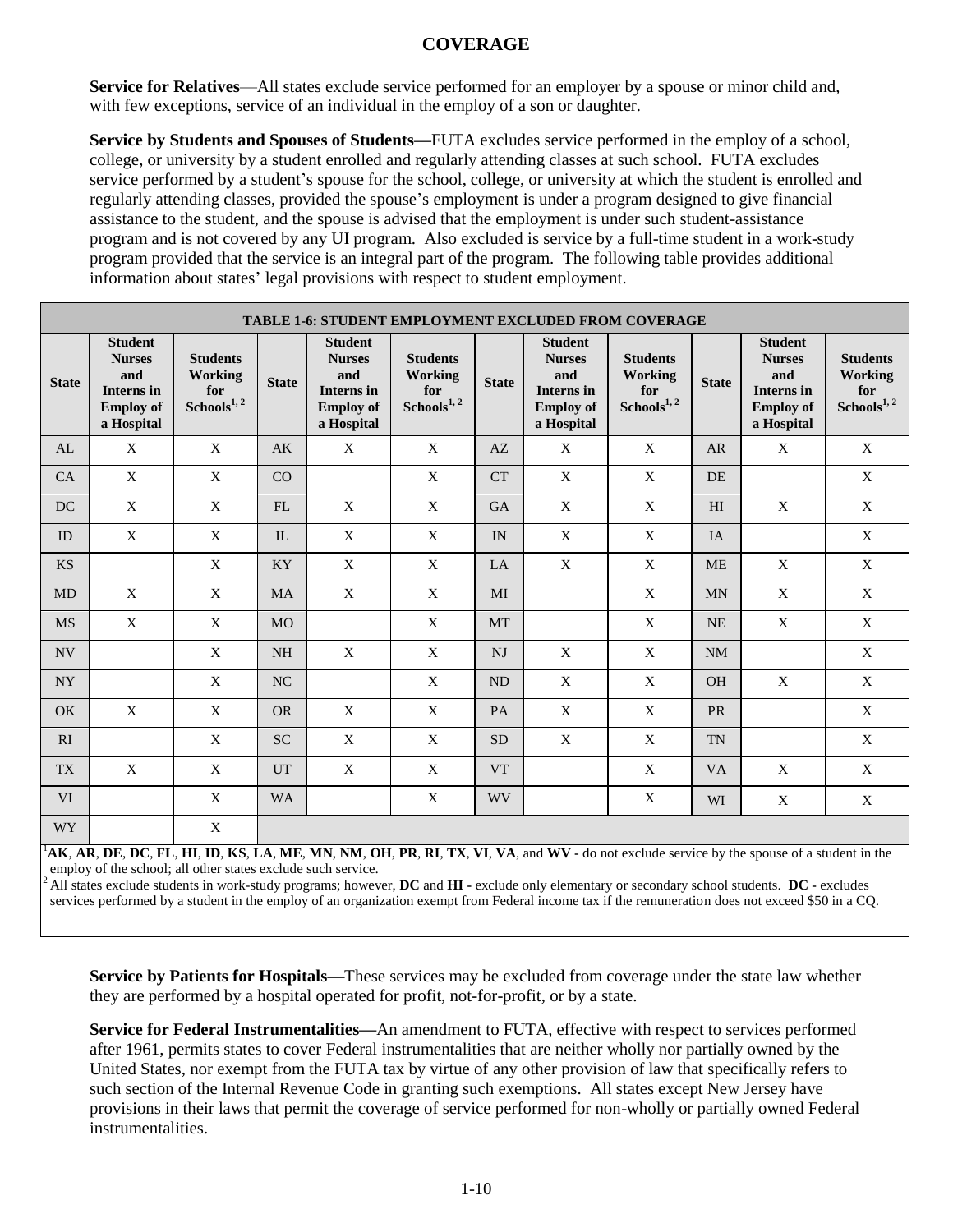**Maritime Workers**—FUTA permits a state to cover maritime services if the operation of an American vessel operating on navigable waters within, or within and without, the United States is ordinarily regularly supervised, managed, directed, and controlled by such state. Most state laws currently cover such services.

*Historical Note:* The FUTA and most state laws initially excluded maritime workers, principally because it was thought that the Constitution prevented the states from covering such workers. Supreme Court decisions in *Standard Dredging Corporation v. Murphy* and *International Elevating Company v. Murphy*, 319 U.S. 306 (1943), were interpreted to mean that there is no such bar. In 1946, the current FUTA provision was added.

**Voluntary Coverage of Excluded Employment—**In all states except Alabama, Massachusetts, and New York employers, with the approval of the state agency, may elect to cover most types of employment that are exempt under their state laws.

**Self-Employment**—Employment, for purposes of UI coverage, is employment of workers who work for others for wages; it does not include self-employment. Although the protection of the Federal old-age, survivors, and disability insurance program has been extended to most of the self-employed, protection under the UI program is not feasible, largely because of the difficulty of determining whether in a given week a self-employed worker is unemployed.

## **COVERAGE OF OFFICERS OF CORPORATIONS**

Under FUTA, an officer of a corporation is defined as an employee of the corporation, and wages paid to the employee are subject to the FUTA tax. However, some states have enacted exclusions from coverage and restrictions on benefits for corporate officers (with the exception of any corporate officers for whom coverage is required). Since FUTA contains no exclusion, when states exclude these services, the employers of corporate officers are liable for the full FUTA tax on wages paid to these individuals. The following table outlines the exclusions and restrictions for which states have opted.

|              | <b>TABLE 1-7: CORPORATE OFFICERS</b>                                                                                                                                                                                                                                                                                                                                                                                                                            |  |  |  |  |  |  |  |
|--------------|-----------------------------------------------------------------------------------------------------------------------------------------------------------------------------------------------------------------------------------------------------------------------------------------------------------------------------------------------------------------------------------------------------------------------------------------------------------------|--|--|--|--|--|--|--|
| <b>State</b> | <b>Provisions</b>                                                                                                                                                                                                                                                                                                                                                                                                                                               |  |  |  |  |  |  |  |
| AK           | Services are exempt only if the corporation is not a non-profit or governmental entity and the employee is an executive officer of the<br>corporation.                                                                                                                                                                                                                                                                                                          |  |  |  |  |  |  |  |
| CA.          | Exempts services performed by an individual in the employ of a corporation of which he/she is the majority or controlling<br>shareholder and an officer if not subject to FUTA. Also exempts an officer or shareholder of an agricultural corporation unless the<br>corporation is an employer defined under FUTA.                                                                                                                                              |  |  |  |  |  |  |  |
| DE           | Exempts services performed by an officer of a corporation organized and operated exclusively for social or civic purposes, provided<br>the services performed by the officer are part time and when the remuneration received does not exceed \$75 in any CQ.                                                                                                                                                                                                   |  |  |  |  |  |  |  |
| HI           | An individual will not be eligible for benefits if an owner-employee of a corporation brings about his/her unemployment by divesting<br>ownership, leasing the business interest, terminating the business, or by other similar actions. Also, excludes from coverage services<br>for a family-owned private corporation, organized for profit, that employs family members who own at least 50% of the corporate<br>shares, provided certain criteria are met. |  |  |  |  |  |  |  |
| IA           | Exempts services performed by an individual in the employ of a corporation of which he/she is the majority or controlling<br>shareholder and an officer if not subject to FUTA.                                                                                                                                                                                                                                                                                 |  |  |  |  |  |  |  |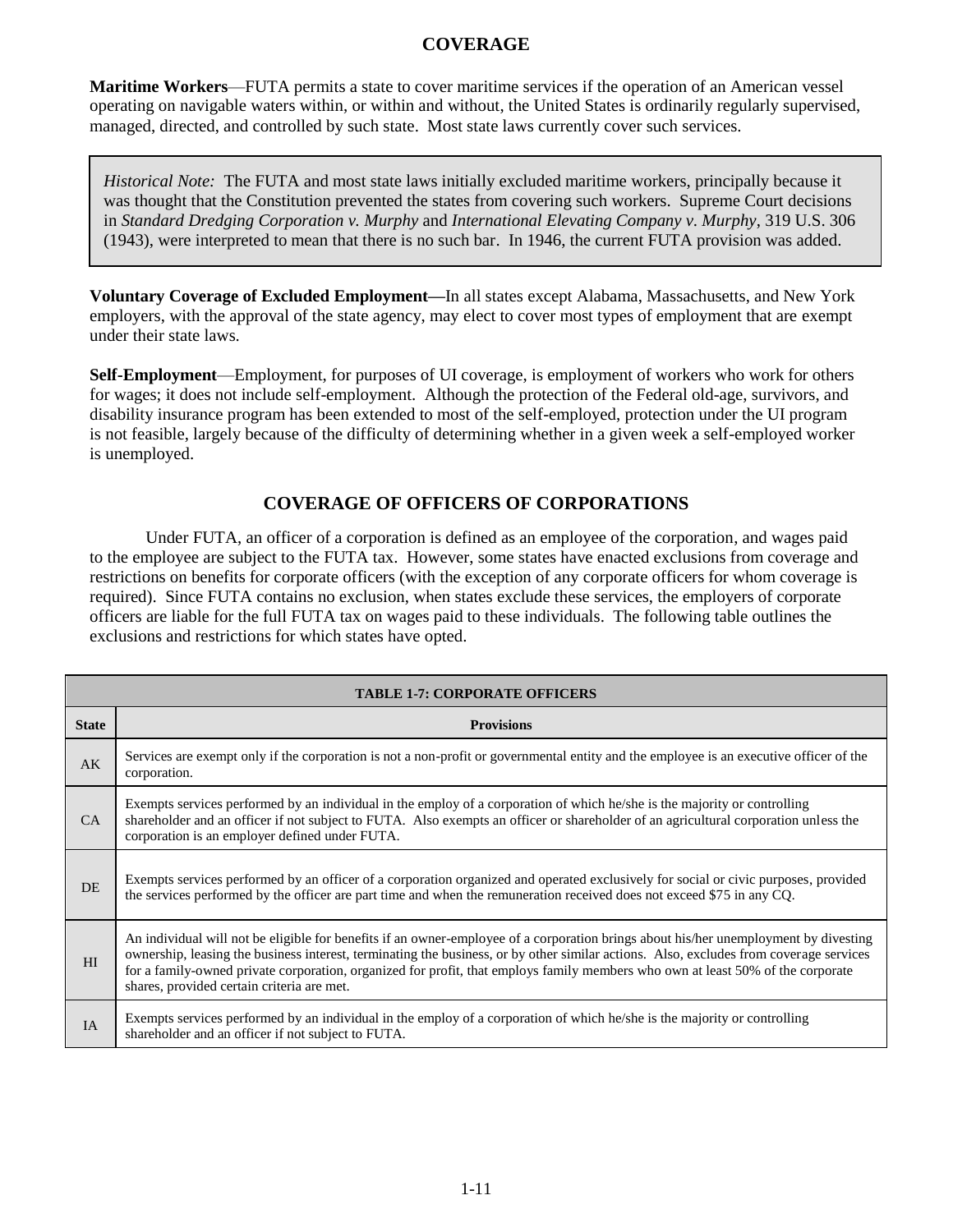|              | <b>TABLE 1-7: CORPORATE OFFICERS</b>                                                                                                                                                                                                                                                                                                                                                                                                                                                                                                                                                                                                                                                                                                                                                                                                                                                                                                                                                                                                                                                                                                                                                                                                                                                                                                                                                                                                                                                                                                                                                                                                                                                                                                    |  |  |  |  |  |  |  |  |
|--------------|-----------------------------------------------------------------------------------------------------------------------------------------------------------------------------------------------------------------------------------------------------------------------------------------------------------------------------------------------------------------------------------------------------------------------------------------------------------------------------------------------------------------------------------------------------------------------------------------------------------------------------------------------------------------------------------------------------------------------------------------------------------------------------------------------------------------------------------------------------------------------------------------------------------------------------------------------------------------------------------------------------------------------------------------------------------------------------------------------------------------------------------------------------------------------------------------------------------------------------------------------------------------------------------------------------------------------------------------------------------------------------------------------------------------------------------------------------------------------------------------------------------------------------------------------------------------------------------------------------------------------------------------------------------------------------------------------------------------------------------------|--|--|--|--|--|--|--|--|
| <b>State</b> | <b>Provisions</b>                                                                                                                                                                                                                                                                                                                                                                                                                                                                                                                                                                                                                                                                                                                                                                                                                                                                                                                                                                                                                                                                                                                                                                                                                                                                                                                                                                                                                                                                                                                                                                                                                                                                                                                       |  |  |  |  |  |  |  |  |
| ID           | Permits exemption of corporate officers from coverage and permits reinstatement of corporate officers previously exempted. A<br>corporate officer whose benefit claim is based on wages with a corporation in which he/she or his/her family member has an<br>ownership interest is not "unemployed" and is ineligible for benefits in any week during his/her term of office with the corporation.<br>However, the corporate officer is unemployed in any week not employed by the corporation for an indefinite period of time due to<br>circumstances beyond his/her control or the control of a family member who has an ownership interest in the corporation; if at any<br>time during the BY, the corporate officer resumes, or returns to, work for the corporation, there is a rebuttable presumption that<br>his/her unemployment was within his/her control, and all benefits paid are considered an overpayment. A corporation that is a public<br>company may elect to exempt from coverage any corporate officer who is voluntarily elected or voluntarily appointed, is a<br>shareholder of the corporation, exercises substantial control in the daily management of the corporation, and whose primary<br>responsibilities do not include the performance of manual labor; a corporation that is not a public company may elect to exempt from<br>coverage any corporate officer, without regard to his/her performance of manual labor, if he/she is a shareholder of the corporation,<br>voluntarily agrees to be exempted from coverage, and exercises substantial control in the daily management of the corporation that<br>has a class of shares registered with the Federal Securities and Exchange Commission. |  |  |  |  |  |  |  |  |
| MI           | Limits to no more than 7 weeks benefits payable based on services performed in a family corporation in which the individual or<br>his/her son, daughter, spouse, or parent owns more than 50% of the proprietary interest in the corporation.                                                                                                                                                                                                                                                                                                                                                                                                                                                                                                                                                                                                                                                                                                                                                                                                                                                                                                                                                                                                                                                                                                                                                                                                                                                                                                                                                                                                                                                                                           |  |  |  |  |  |  |  |  |
| <b>MN</b>    | An individual who has been paid 4 times his/her WBA may not use wages paid by an employing unit if the individual (a) individually<br>or jointly with a spouse, parent, or child owns or controls 25% or more interest in the employing unit; or (b) is the spouse, parent, or<br>minor child of any individual who owns or controls 25% or more interest in the employing unit; and (c) is not permanently separated<br>from employment. Also exempts officers or shareholders in a family agricultural corporation. Contracts to obtain a taxpaying<br>employer's workforce must include coverage of corporate officers for the duration of the contract.                                                                                                                                                                                                                                                                                                                                                                                                                                                                                                                                                                                                                                                                                                                                                                                                                                                                                                                                                                                                                                                                             |  |  |  |  |  |  |  |  |
| NJ           | Excludes corporate officers and individuals with at least 5% ownership of employing business.                                                                                                                                                                                                                                                                                                                                                                                                                                                                                                                                                                                                                                                                                                                                                                                                                                                                                                                                                                                                                                                                                                                                                                                                                                                                                                                                                                                                                                                                                                                                                                                                                                           |  |  |  |  |  |  |  |  |
| ND           | Exempts corporate officers when 1/4 or more of the ownership interest was owned or controlled by the individual's spouse, child, or<br>parent or by any combination of them if the corporation requests exemption from coverage.                                                                                                                                                                                                                                                                                                                                                                                                                                                                                                                                                                                                                                                                                                                                                                                                                                                                                                                                                                                                                                                                                                                                                                                                                                                                                                                                                                                                                                                                                                        |  |  |  |  |  |  |  |  |
| OK           | Exempts services, not considered nonprofit, if he/she owns 100% of the stock.                                                                                                                                                                                                                                                                                                                                                                                                                                                                                                                                                                                                                                                                                                                                                                                                                                                                                                                                                                                                                                                                                                                                                                                                                                                                                                                                                                                                                                                                                                                                                                                                                                                           |  |  |  |  |  |  |  |  |
| <b>OR</b>    | Exempts services performed by corporate officers who are directors of the corporation, who have a substantial corporate ownership<br>interest, and who are related by family if the corporation elects not to provide coverage for the related family members.                                                                                                                                                                                                                                                                                                                                                                                                                                                                                                                                                                                                                                                                                                                                                                                                                                                                                                                                                                                                                                                                                                                                                                                                                                                                                                                                                                                                                                                                          |  |  |  |  |  |  |  |  |
| <b>TX</b>    | An individual will not be eligible for benefits from the date of the sale of a business and until he/she is re-employed and eligible for<br>benefits based on the wages received through the new employment if the business was a corporation and the individual was an officer<br>or a majority or controlling shareholder in the corporation, and was involved in the sale of the corporation; or if the business was a<br>limited or general partnership and the individual was a limited or general partner who was involved in the sale of the partnership; or<br>the business was a sole proprietorship and the individual was the proprietor who sold the business.                                                                                                                                                                                                                                                                                                                                                                                                                                                                                                                                                                                                                                                                                                                                                                                                                                                                                                                                                                                                                                                              |  |  |  |  |  |  |  |  |
| ${\rm SC}$   | Exempts service performed by an officer of a corporation. A corporation may elect, in writing, to cover its officers and must notify<br>its officers they are ineligible for UI benefits if the corporation does not elect to provide coverage. Coverage must be provided for at<br>least 2 calendar years and shall terminate January 1 subsequent to the 2-year period if the employer files a written application before<br>January 15 of that year.                                                                                                                                                                                                                                                                                                                                                                                                                                                                                                                                                                                                                                                                                                                                                                                                                                                                                                                                                                                                                                                                                                                                                                                                                                                                                 |  |  |  |  |  |  |  |  |
| <b>WA</b>    | Exempts services performed by corporate officers unless corporation elects coverage for all officers; wages for corporate officer must<br>be less than 25 percent of total base year wages to be eligible for benefits. However, this exemption does not apply to corporate<br>officers employed by nonprofit or governmental employers.                                                                                                                                                                                                                                                                                                                                                                                                                                                                                                                                                                                                                                                                                                                                                                                                                                                                                                                                                                                                                                                                                                                                                                                                                                                                                                                                                                                                |  |  |  |  |  |  |  |  |
| WI           | The amount of BPW used to compute total benefits payable to an individual may not exceed 10 times the individual's WBA based on<br>the individual's employment with a corporation or a limited liability company that is treated as a corporation if $\frac{1}{2}$ or more of the<br>ownership interest in the corporation or limited liability company during the employment was owned or controlled by the individual's<br>spouse or by the individual's parent if the individual is under age 18, or by a combination of 2 or more of them; or in the case of a<br>corporation, if 1/4 or more of the ownership interest in the corporation during the employment was owned or controlled by the<br>individual. Also, a corporate employer having taxable payrolls less than the amount used to establish separate solvency contribution<br>rates may elect not to have the principal officers covered if the officers have a direct or indirect substantial ownership interest in the<br>corporation.                                                                                                                                                                                                                                                                                                                                                                                                                                                                                                                                                                                                                                                                                                                               |  |  |  |  |  |  |  |  |

# **COVERAGE REQUIRED UNDER FEDERAL LAW**

As a result of amendments to FUTA made in 1970, 1976, and 2000, certain services performed for nonprofit organizations, state and local governments, and Indian tribes must be covered as a condition for approval of state law. These special "required coverage" provisions exist because the services are not taxable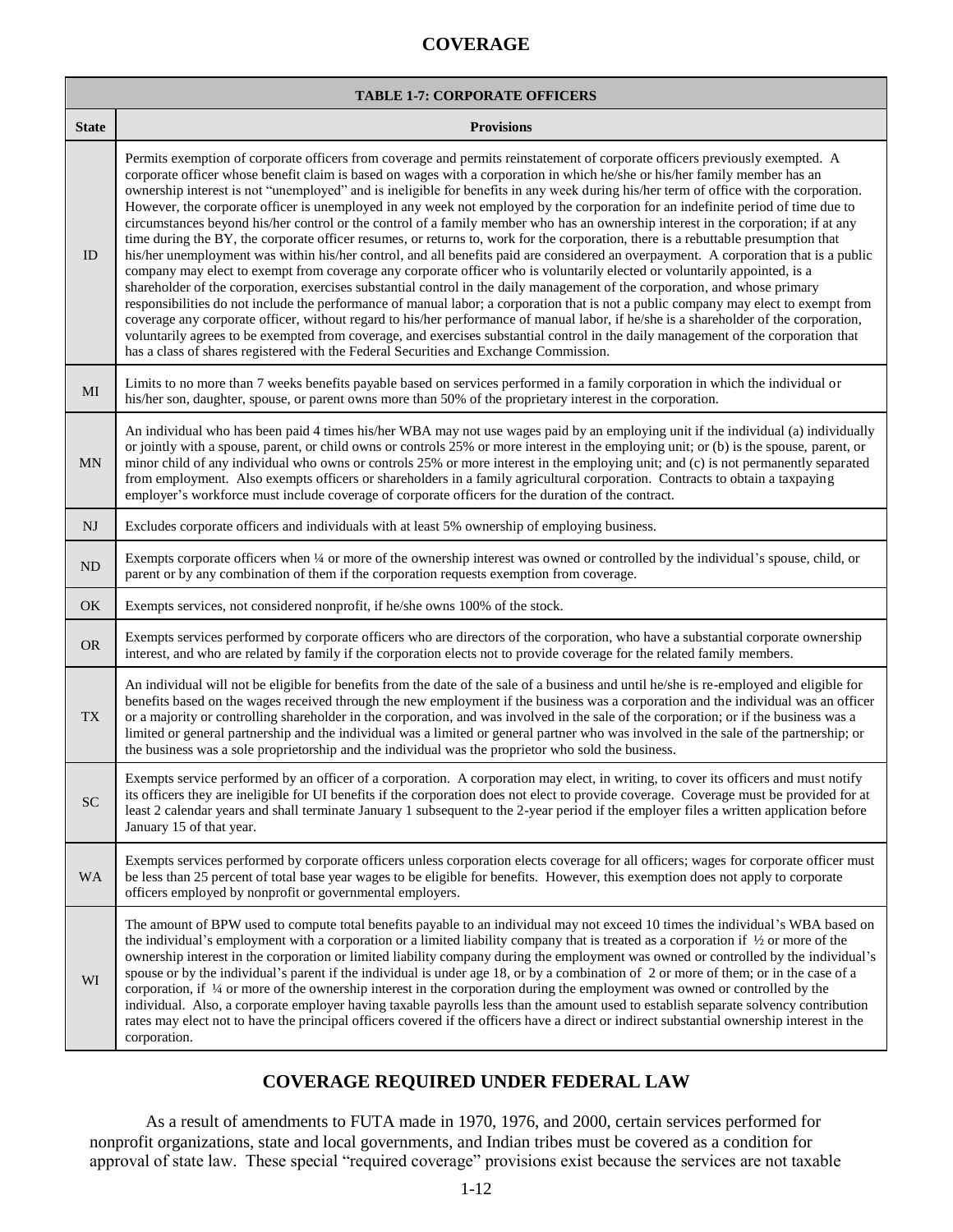under FUTA. Normally, if a state law fails to cover services that are taxed under the FUTA, the employer must pay the full FUTA tax. Since this scheme does not encourage coverage for services not subject to the FUTA tax, Federal law requires services performed for the previously mentioned entities to be covered as a condition of approval and, as a result, a necessary condition for all employers in the state to receive credits against the FUTA tax.

States are required to pay UI benefits based on services performed for governmental entities, nonprofit organizations, and federally recognized Indian tribes in the same amounts and under the same terms and conditions as for services covered under state law. There are, however, special provisions applicable to school personnel. They are commonly called "between-and-within-terms denial provisions."

Federal law permits states to exclude from this required coverage all of the exclusions from employment available for private employers. Moreover, additional exclusions are available for nonprofit organizations, state and local governments, and Indian tribes. These include services performed:

- by an individual receiving rehabilitation help in a facility that carries out programs for individuals whose earning capacity is impaired by age, physical or mental deficiency, or injury;
- as part of an unemployment work-relief or work-training program financed partially or completely by a governmental entity; or
- by an inmate of a custodial or penal institution.

Other exclusions are listed in the following sections relating to nonprofit organizations and governmental entities.

State law is also required to give governmental entities, nonprofit organizations, and federally recognized Indian tribes a choice concerning benefit financing. They can pay taxes as employers do or they can reimburse UI benefits paid that are attributable to services performed for them.

**NONPROFIT ORGANIZATIONS**—State coverage is required for services performed for religious, charitable, or educational nonprofit organizations. (These organizations are described in section  $501(c)(3)$  of the Federal Internal Revenue Code of 1986, and are exempt from Federal income tax under section 501(a) of the Code.) Although coverage is required only for those organizations employing four or more workers in 20 weeks, a number of states have provisions that cover smaller nonprofit organizations as well. The following table lists the states that have expanded their coverage provisions beyond Federal requirements.

|               | <b>Table 1-8: NONPROFIT ORGANIZATIONS: STATES COVERING ORGANIZATIONS</b><br>WITH 1 OR MORE EMPLOYEES |               |                      |              |             |  |  |  |  |
|---------------|------------------------------------------------------------------------------------------------------|---------------|----------------------|--------------|-------------|--|--|--|--|
| Arkansas      | California                                                                                           | Connecticut   | District of Columbia | Hawaii       | Idaho       |  |  |  |  |
| Iowa          | Maryland                                                                                             | Massachusetts | Michigan             | Minnesota    | Montana     |  |  |  |  |
| New Hampshire | New Jersey                                                                                           | New Mexico    | Oregon               | Pennsylvania | Puerto Rico |  |  |  |  |
| Rhode Island  | Virgin Islands                                                                                       | Washington    |                      |              |             |  |  |  |  |

Federal law permits states to exclude from required coverage services performed by a minister in the exercise of ministerial duties or services performed in the employ of any of the following:

- a church, convention, or association of churches;
- an organization operated primarily for religious purposes, which is operated, supervised, controlled, or principally supported by a church, convention, or association of churches; or
- an elementary or secondary school operated primarily for religious purposes, regardless of affiliation with a church, convention, or association of churches.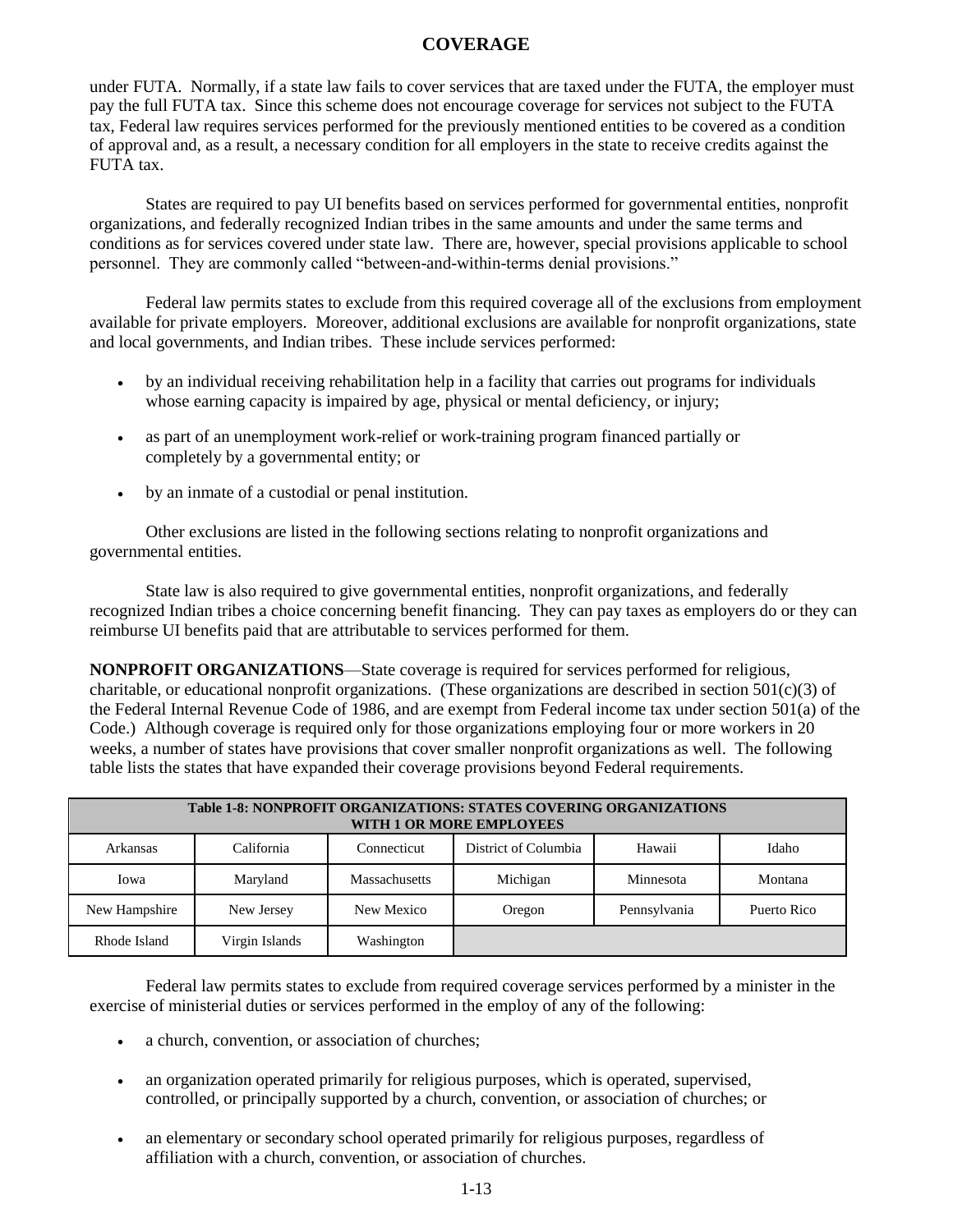**GOVERNMENTAL ENTITIES—**Federal law requires states to cover most services for the state and its political subdivisions. When service is performed for an instrumentality owned by more than one state or political subdivision, coverage is determined based on the location of the work.

Since Federal law includes no size-of-firm restrictions for governmental entities as it does for nonprofit organizations, all governmental entities, regardless of size, must be covered. There are, however, certain types of services Federal law permits states to exclude from governmental coverage. These include service performed:

- as an elected official;
- as a member of a legislative body or a member of the judiciary;
- as a member of the state National Guard or Air National Guard;
- as an employee serving on a temporary basis in case of fire, storm, snow, earthquake, flood, or similar declared emergency; or
- in a position which, under the state law, is designated as a major, non-tenured, policymaking or advisory position, or a part-time policymaking position which ordinarily requires 8 or fewer hours a week.

Most states have opted to exclude all types of services mentioned previously. For states that do not exclude all of the aforementioned types of services, the following table shows which provisions are excluded under state law.

| <b>TABLE 1-9: STATE AND LOCAL GOVERNMENTS: SERVICE EXCLUDED FROM COVERAGE</b> |                          |                                                                 |                                                                                   |                                                          |                                               |  |  |  |  |
|-------------------------------------------------------------------------------|--------------------------|-----------------------------------------------------------------|-----------------------------------------------------------------------------------|----------------------------------------------------------|-----------------------------------------------|--|--|--|--|
| <b>State</b>                                                                  | <b>Elected Officials</b> | <b>Legislators and</b><br><b>Members of</b><br><b>Judiciary</b> | <b>Members of State</b><br><b>National Guard and</b><br><b>Air National Guard</b> | <b>Temporary</b><br><b>Emergency</b><br><b>Employees</b> | Policymaking and<br><b>Advisory Positions</b> |  |  |  |  |
| AK                                                                            | X                        | X                                                               | X                                                                                 | X                                                        |                                               |  |  |  |  |
| AR                                                                            | X                        | X                                                               | X                                                                                 |                                                          | X                                             |  |  |  |  |
| FL                                                                            | X                        | X                                                               |                                                                                   | X                                                        | X                                             |  |  |  |  |
| <b>GA</b>                                                                     | X                        | X                                                               | X                                                                                 |                                                          | X                                             |  |  |  |  |
| <b>MT</b>                                                                     | X                        |                                                                 |                                                                                   |                                                          |                                               |  |  |  |  |
| <b>NV</b>                                                                     |                          |                                                                 | X                                                                                 |                                                          |                                               |  |  |  |  |
| <b>WA</b>                                                                     | X                        |                                                                 | X                                                                                 |                                                          | X                                             |  |  |  |  |

**INDIAN TRIBES—**Amendments to FUTA made in 2000 added Indian tribes to the set of entities for whom coverage is required although they are not liable for FUTA taxes. As a result, workers performing services for tribes are now potentially eligible to receive UI benefits. Coverage is required when service is performed for any tribal or native entity recognized and eligible for Federal assistance by the United States Bureau of Indian Affairs. The same permissible exclusions from coverage applicable to other governmental entities also apply to services performed for Indian tribes. If an Indian tribe fails to make payments to states as required, it loses its FUTA tax exemption and may lose coverage.